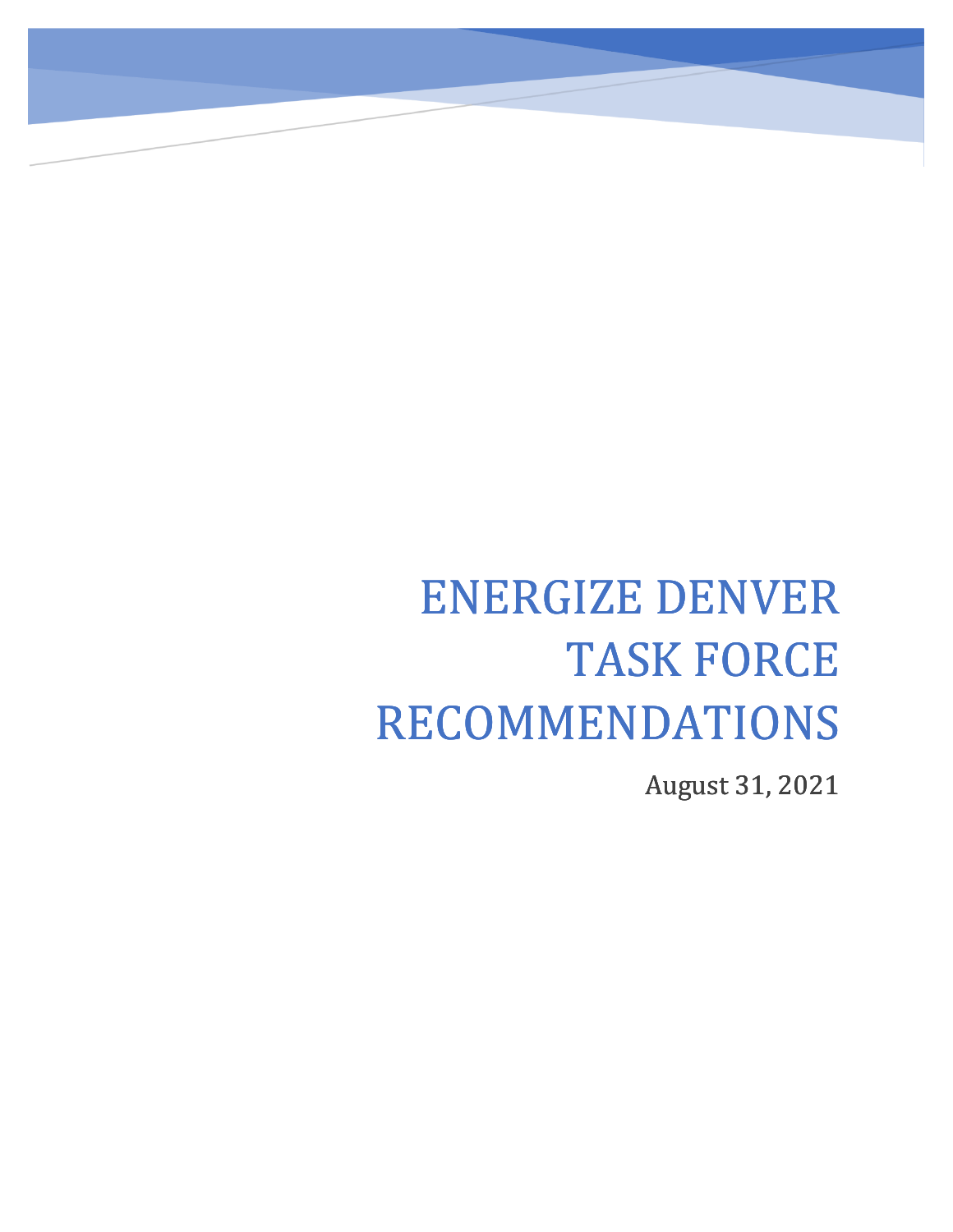# **CONTENTS**

| $\textbf{Social Equity Index.} \tiny \color{red}\textbf{and} \tiny \color{red}\textbf{10}$      |  |
|-------------------------------------------------------------------------------------------------|--|
|                                                                                                 |  |
| 3.1 A 30% Improvement in Energy Performance by 2030 for buildings over 25,000 square feet 11    |  |
|                                                                                                 |  |
| Request a different compliance timeline: Apply for a more cost-effective timeline to meet the   |  |
| Adjust the end goal: Due to inherent characteristics of the building or a substantial change in |  |
| Prescriptive Option (2024, 2027): for 25,000-100,000 square foot buildings 14                   |  |
|                                                                                                 |  |
|                                                                                                 |  |
|                                                                                                 |  |
|                                                                                                 |  |
|                                                                                                 |  |
|                                                                                                 |  |
|                                                                                                 |  |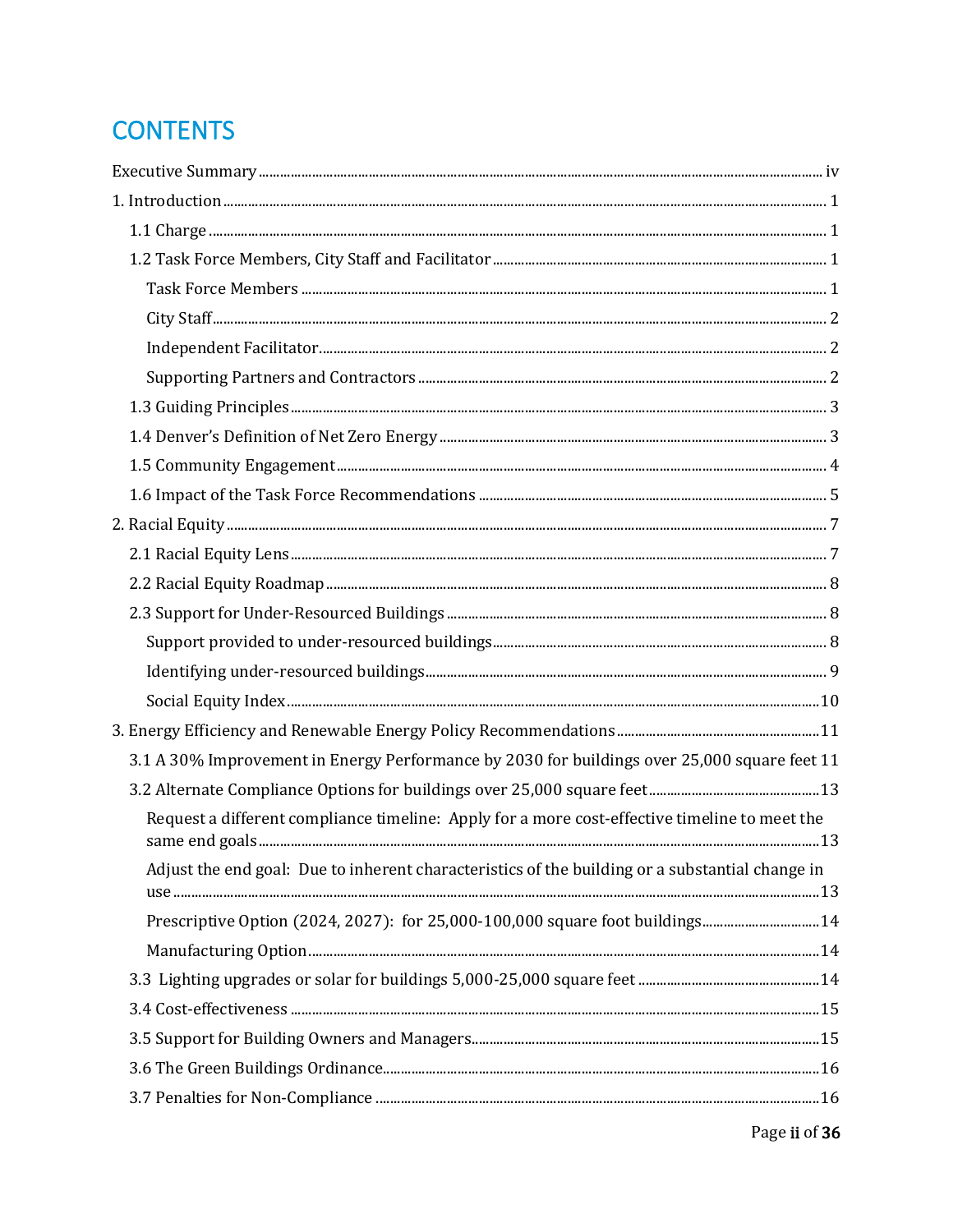| 4.2 Policy Recommendation: Partial Electrification Upon System Replacement17             |  |
|------------------------------------------------------------------------------------------|--|
|                                                                                          |  |
| 4.4 City Incentive Standards: Labor Standards and Opportunities for Minority- and Women- |  |
|                                                                                          |  |
|                                                                                          |  |
|                                                                                          |  |
|                                                                                          |  |
| 6. Implementation, Monitoring, Evolution, Ongoing Engagement Recommendations  27         |  |
|                                                                                          |  |
|                                                                                          |  |
|                                                                                          |  |
|                                                                                          |  |
|                                                                                          |  |
| 7.1 What else is needed to reach the goal? Considerations for future policy revisions30  |  |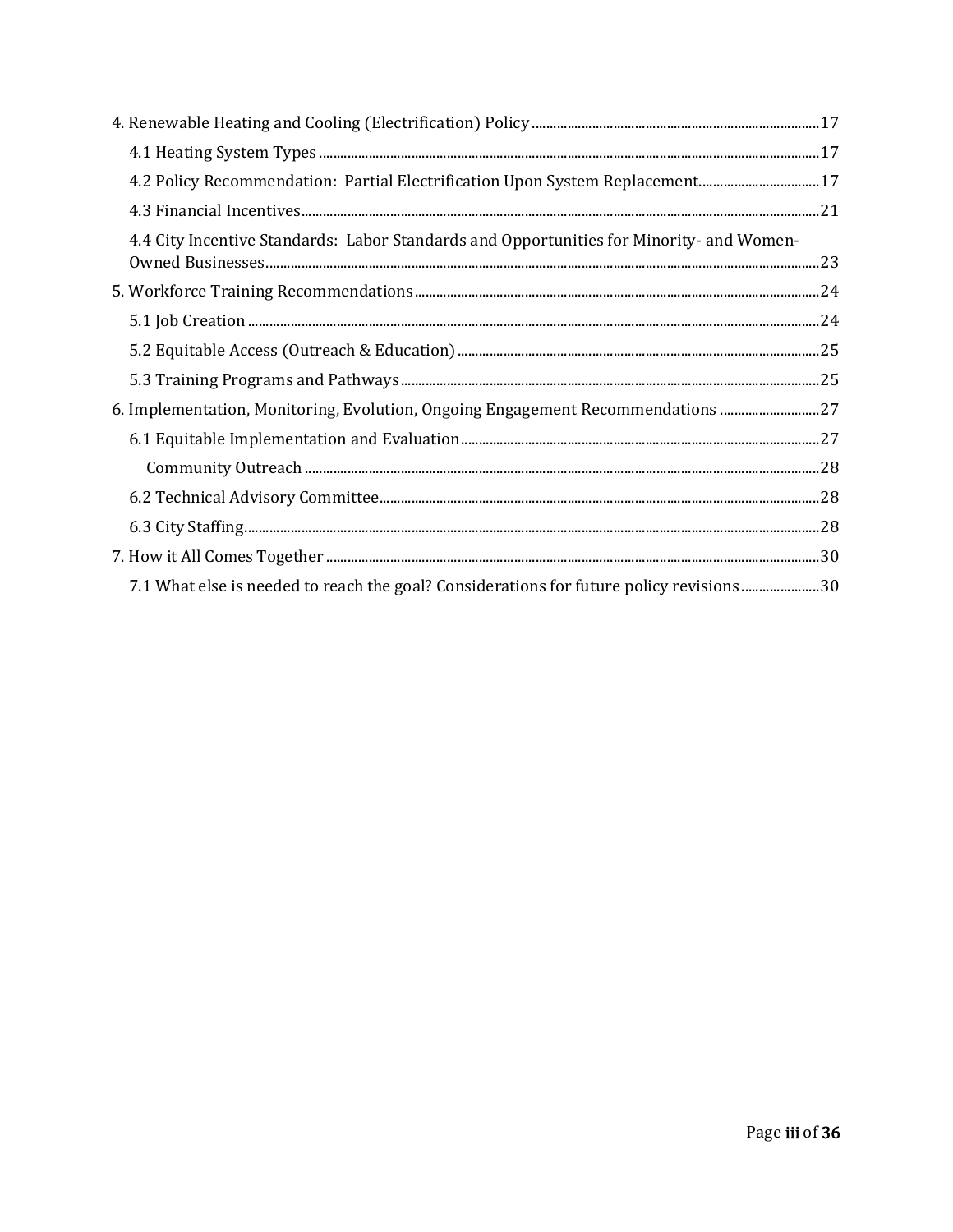# <span id="page-3-0"></span>EXECUTIVE SUMMARY

The Energize Denver Task Force was tasked with helping the City design a building performance policy for existing buildings that improves health and equity, creates jobs, and drives climate solutions in existing buildings to achieve net zero energy by 2040. Translating this goal into cumulative greenhouse gas emission reductions results in 13.7 million metric tons of CO2 saved between now and 2040. Denver's definition of a net zero energy building is highly energy efficient, all electric, provider of demand flexibility to the grid, and powered by renewable electricity. Existing buildings include all commercial and multifamily buildings, including all commercial uses such as manufacturing and agricultural uses. The Task Force recommends revisiting this goal and the policies recommended here in-light-of the latest technology and climate science.

The Task Force was a diverse group representing multiple sectors and stakeholders in Denver. Membership included building owners and managers, our local utility, energy providers, resident/tenant/non-profit representatives, labor and workforce representatives, environment and clean energy representatives, and a member of Denver City Council.

Denver is committed to advancing racial equity through the recommendations developed by the Task Force as well as through the actual implementation of the policy. Racial equity is a systemic endeavor, resulting in equitable opportunities and outcomes where race and ethnicity can no longer be used to predict life outcomes, and outcomes for all groups are improved. The Task Force developed a racial equity lens, a racial equity road map, and specific equitable implementation recommendations to ensure that its process, policy recommendations, and the City's implementation are centered in principles of equity.

- 1. Set Building-Specific Energy Use Intensity Targets Using a Trajectory Approach. This recommendation is focused on energy efficiency and renewable electricity. The Task Force recommends a "trajectory approach" where a target Energy Use Intensity (EUI) for 2030 should be set for every building type in Denver that achieves at least 30% total energy savings across all buildings. Required interim targets for 2024 and 2027 will be set for each building by drawing a straight line from that building's baseline EUI to the final EUI target. Alternate compliance options will be available for buildings that need them. These include an option to adjust the timeline for the interim targets and an option to adjust the final target due to inherent characteristics of the building. Solar on-site will be fully credited towards energy use, directly lowering the net EUI of the building. The 15% of buildings that already have achieved the target EUI for that building type (or better) will not need to take further action, they will just need to maintain their performance.
- 2. Partially Electrify Space and Water Heating at Time of System Replacement. This recommendation is focused on eliminating greenhouse gas emissions from fossil gas used for space and water heat in buildings through requirements for electrification of space and water heating equipment at the time of system replacement. For each major type of space and water heating equipment the Task Force recommends that (1) the road to requirement should be phased in and  $(2)$  the city should develop incentives to aid the market in this process, as follows: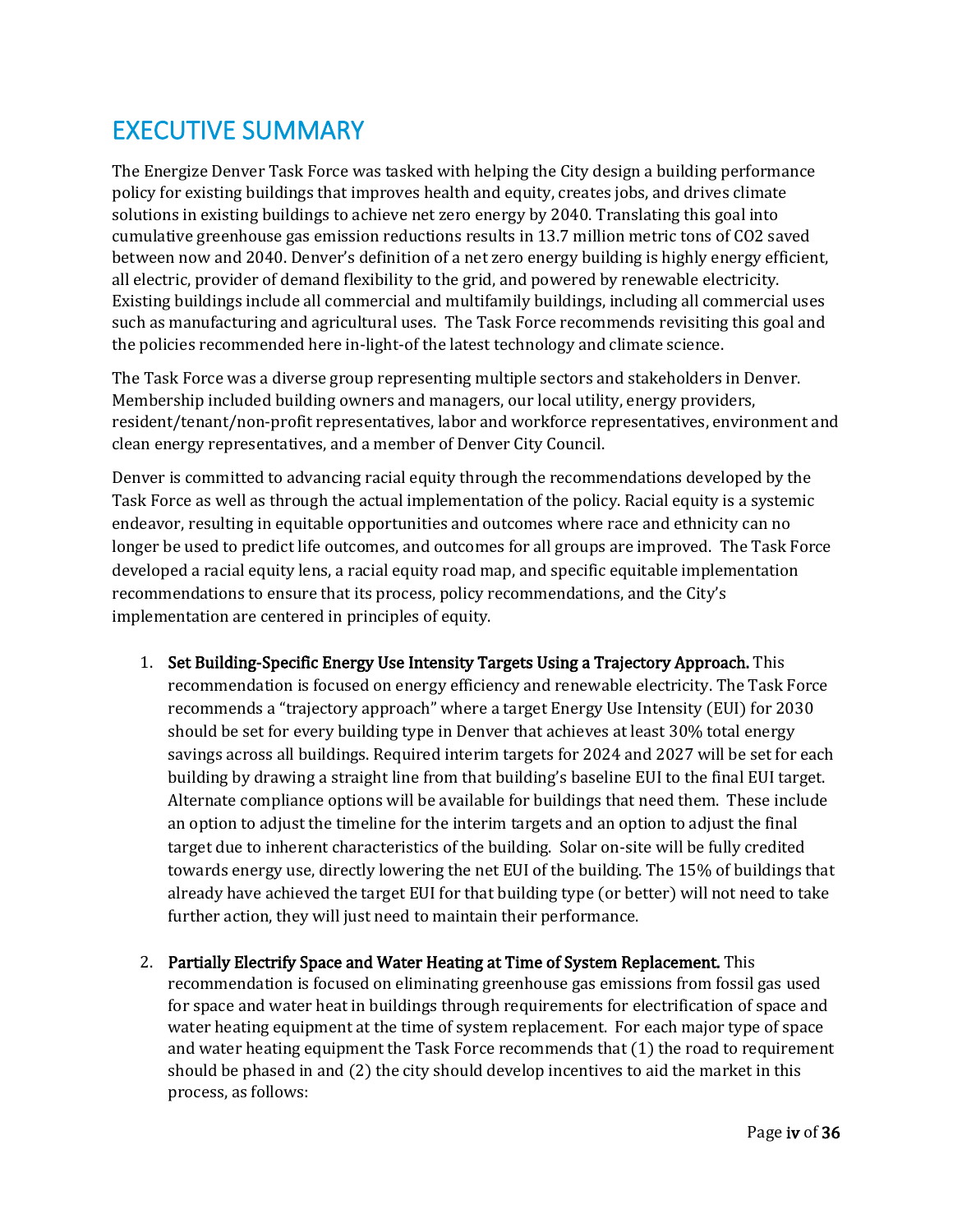Phase 1 (2022-2023): Provide incentives for electrification in Schematic Design and Costs as compared to a like-for-like replacement with a new gas system.

Phase 2 (2023-2025):

- Permitting Ease Equal: Make the permitting process equal because the current requirements for permitting a heat pump are more stringent that than for a gas system.

- Provide incentives for heat pumps for all buildings

Phase 3 (2025-2027):

- Require heat pumps when systems are replaced when nearly cost-effective.
- Provide incentives for heat pumps for only under-resourced buildings

### 3. Provide resources and incentives to aid the buildings sector in making this transition.

Implementation should include:

- Building Resource Hub: Getting to get to net zero energy in Denver's existing buildings will require supports such as marketing, outreach, training, education, financing, technical assistance, and advocacy. A resource hub will provide these resources to all buildings, and extra technical and financial assistance to under-resourced buildings.
- Incentives: Design equitable financial incentives and plan to offer them for the typologies where partial or full electrification is required. The total incentives for building space and water heating typologies with 2025 heat pump requirements would be \$16.7 million assuming 5% of system installs in a given year receive incentives to achieve cost parity with a like-for-like gas system replacement. Incentive dollars will support women and minority owned businesses and high-road jobs through labor standards that ensure job quality and equitable job access.
- Workforce: Ensure that Denver has a trained workforce ready for the transition to net zero energy and the continued operation and maintenance of homes and buildings beyond the transition.
- Oversight: Oversight from a Technical Advisory Committee and regular check points that ensure the policy is achieving the climate goals, cost-effectiveness goals, and racial equity goals laid out in this document. This also ensures flexibility over time and consideration of new technologies. The Task Force recommends revisiting the policy every four years.

These four implementation efforts will be designed in tandem and in alignment with one another.

The policies recommended in this document result in a cumulative emission reduction of 11.8 million metric tons of CO2 saved between now and 2040. While this doesn't achieve the Task Force goal it achieves as much as the Task Force feels is reasonable and achievable for building owners and managers in Denver. The City should continue to investigate how to close the gap.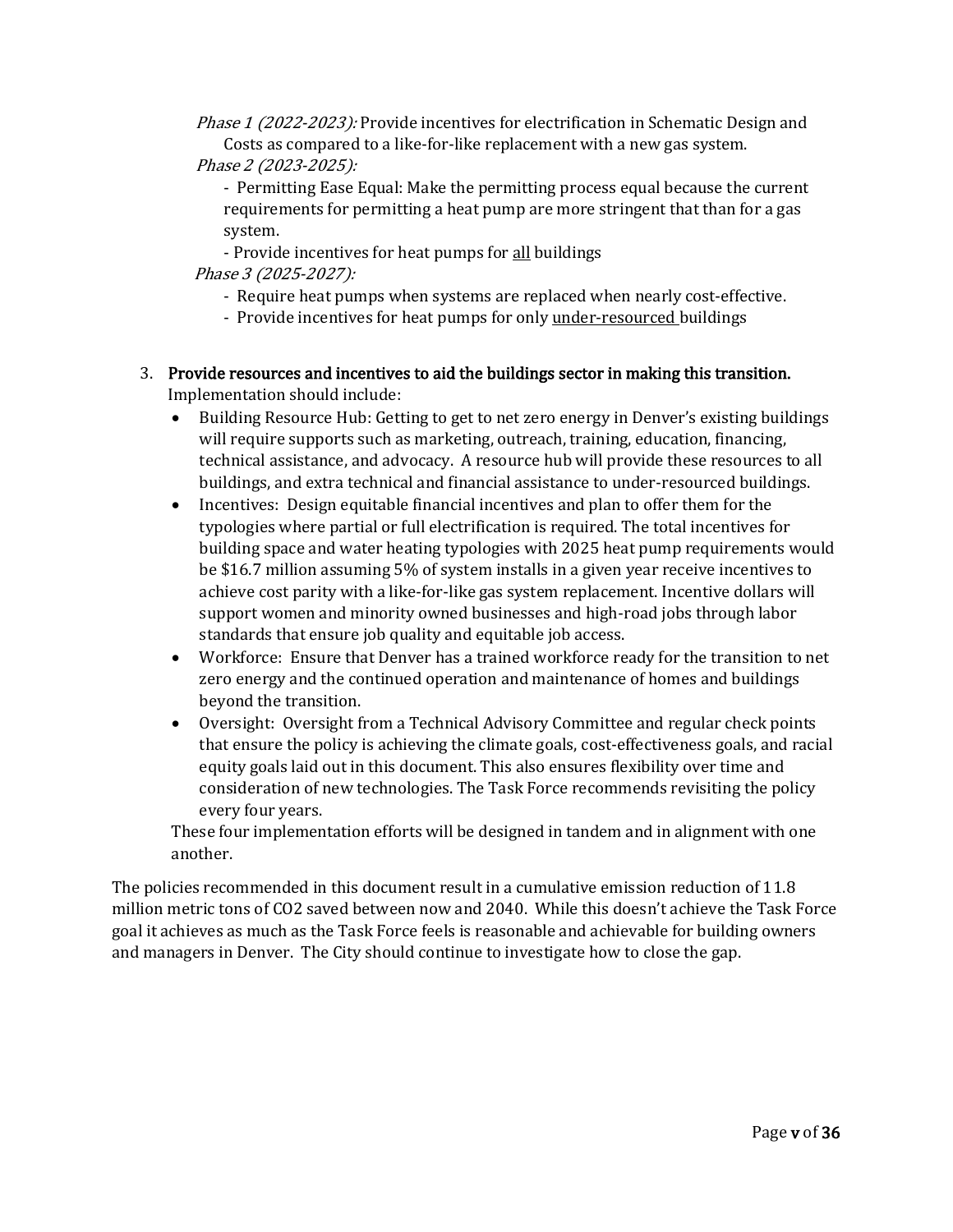# <span id="page-5-0"></span>1. INTRODUCTION

### <span id="page-5-1"></span>1.1 CHARGE

The Energize Denver Task Force was charged with helping the City design a building performance policy for existing buildings that:

- 1) Improves Health and Equity: Improve indoor air quality, comfort and health outcomes. Lower energy costs for businesses and improving energy equity. Ensure under-resourced communities can thrive under the policy.
- 2) Creates Jobs: Create clean energy jobs and drives economic recovery from COVID.
- 3) Drives Climate Solutions in Buildings: Buildings are responsible for over half of the greenhouse gas emissions in Denver today. The Task Force will design a policy that will require existing buildings to achieve Net Zero Energy by 2040. The Task Force will help the City design a regulatory path that enables all buildings achieve this goal. Net Zero Energy means highly efficient, all electric, grid flexible, and powered by 100% renewable electricity.

Existing buildings include all commercial and multifamily buildings, including all commercial uses such as manufacturing and agricultural uses. The Task Force worked from January through August of 2021 and developed the recommendations in this report.

# <span id="page-5-2"></span>1.2 TASK FORCE MEMBERS, CITY STAFF AND FACILITATOR

#### <span id="page-5-3"></span>TASK FORCE MEMBERS

For the 2021 Energize Denver Task Force, the City selected stakeholders from across the real estate sector, energy sector, labor, workforce development, affordable housing, small business, resident advocates, solar, energy efficiency, and environmental advocates. Forty percent of task force members are people of color. Many members have expertise and interest across multiple areas and sectors. The table below groups participants according to their primary role.

| <b>Building</b>     | 1. Amie Mayhew, Colorado Hotel & Lodging Association   |  |
|---------------------|--------------------------------------------------------|--|
| Owners/Managers     | 2. Frank Arellano, LBA Realty                          |  |
|                     | Jon Buerge, Urban Villages<br>3.                       |  |
|                     | 4. Kathie Barstnar, NAIOP Colorado                     |  |
|                     | 5. Lori Pace, Denver Metro Association of Realtors     |  |
|                     | 6. Peter Muccio, Apartment Association of Metro Denver |  |
|                     | Stephen Shepard, Denver Metro BOMA<br>7.               |  |
| Utility/Oil and Gas | 8. Tyler Smith, Xcel Energy                            |  |
|                     | 9. Sam Knaizer, bp, bpx energy                         |  |
|                     | 10. Scott Prestidge, Colorado Oil and Gas Association  |  |
|                     |                                                        |  |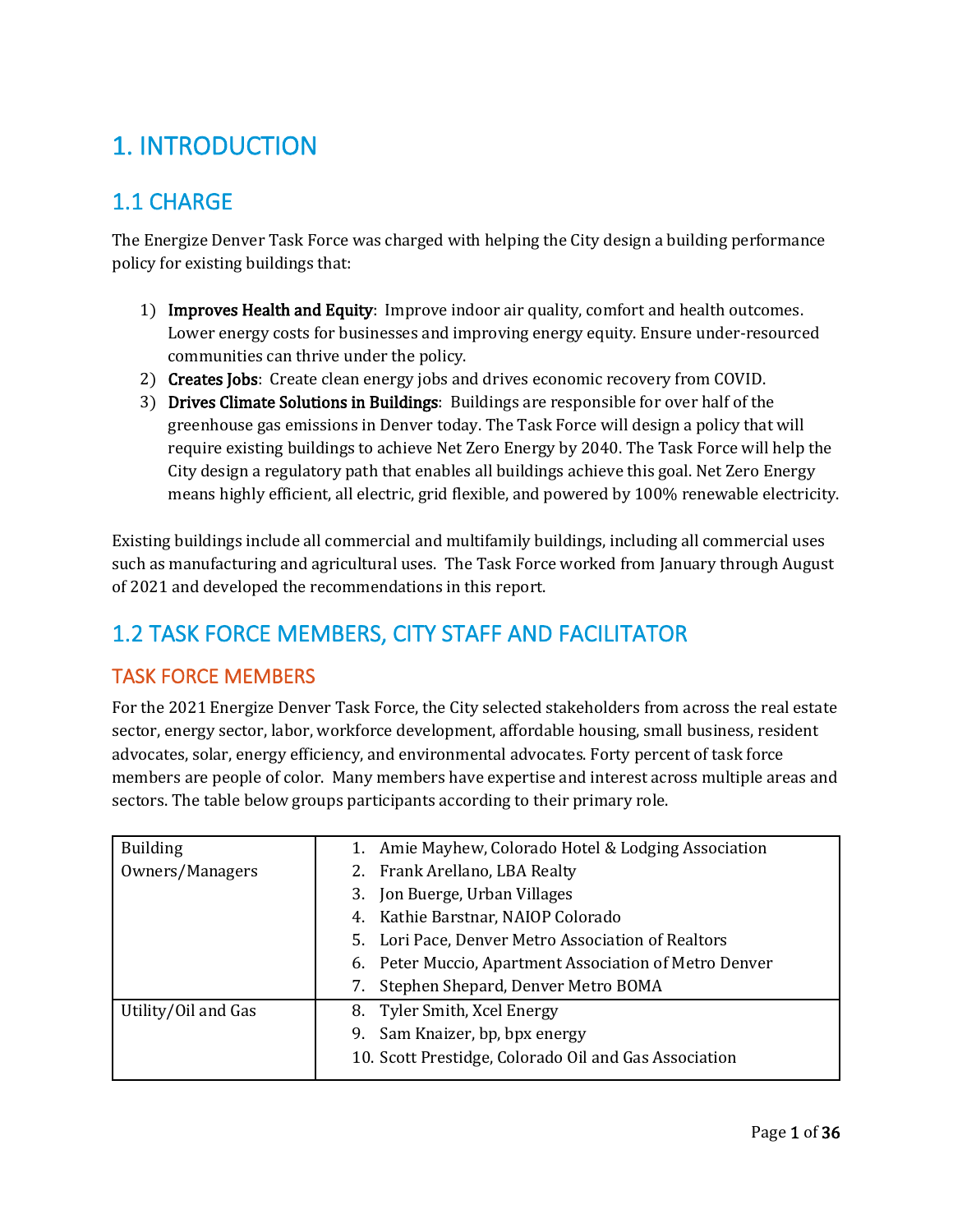| Residents/Tenants/Non-        | 11. Aaron Martinez, Urban Land Conservancy                                                          |  |  |
|-------------------------------|-----------------------------------------------------------------------------------------------------|--|--|
| <b>Profit Representatives</b> | 12. Angela Fletcher, Denver Housing Authority                                                       |  |  |
|                               | 13. Jennifer Gremmert, Energy Outreach Colorado                                                     |  |  |
|                               | 14. Jonathan Cappelli, Neighborhood Development Collaborative                                       |  |  |
| Labor/Workforce               | 15. Jennie Gonzales, IBEW 68                                                                        |  |  |
| Training                      | 16. Sergio Cordova, Pipefitters Local Union No. 208                                                 |  |  |
|                               | 17. Eddie Bustamante/Anthony Trujillo, LiUNA Local 720                                              |  |  |
| Environment/Clean             | 18. Celeste Cizik, Group 14 Engineering                                                             |  |  |
| Energy                        | 19. Christine Brinker, Southwest Energy Efficiency Project<br>(SWEEP)                               |  |  |
|                               | 20. Jenny Wilford/Emily Gedeon, Colorado Sierra Club                                                |  |  |
|                               | 21. Ariana Gonzalez/Alejandra Mejia Cunningham, NRDC                                                |  |  |
|                               | 22. Mike Kruger, Colorado Solar and Storage Association<br>(COSSA)                                  |  |  |
|                               | 23. Monique Dyers, Ensight Energy Consulting                                                        |  |  |
|                               | 24. Steve Morgan, Bolder Energy Engineers, Rocky Mountain<br><b>Association of Energy Engineers</b> |  |  |
| City Council                  | 25. Jolon Clark, Denver City Council District 7                                                     |  |  |

#### <span id="page-6-0"></span>CITY STAFF

Katrina Managan, Buildings Team Lead, managed the Energize Denver Task Force process for the City. Other staff from the Office of Climate Action, Sustainability and Resiliency who helped support the Task Force were:

- Jan Keleher, Building Electrification Lead
- Amber Wood, Energy Program Administrator
- Maria Thompson, Buildings Program Administrator
- Taylor Moellers, Sustainable Neighborhoods Administrator
- Jarrett Vigil, Buildings Intern

#### <span id="page-6-1"></span>INDEPENDENT FACILITATOR

The Task Force was facilitated by Ryan Golten of the Consensus Building Institute (CBI), who acted as an advocate for members' procedural interests while remaining impartial to the substance of the issues under discussion.

#### <span id="page-6-2"></span>SUPPORTING PARTNERS AND CONTRACTORS

- Laura Dyas, Group 14
- Jeremy Hayes, Upright Consulting
- Dwinita Mosby Tyler, The Equity Project
- Kim Desmond, Denver Office of Social Equity and Innovation
- Sean Denniston, NBI
- Zack Hart, IMT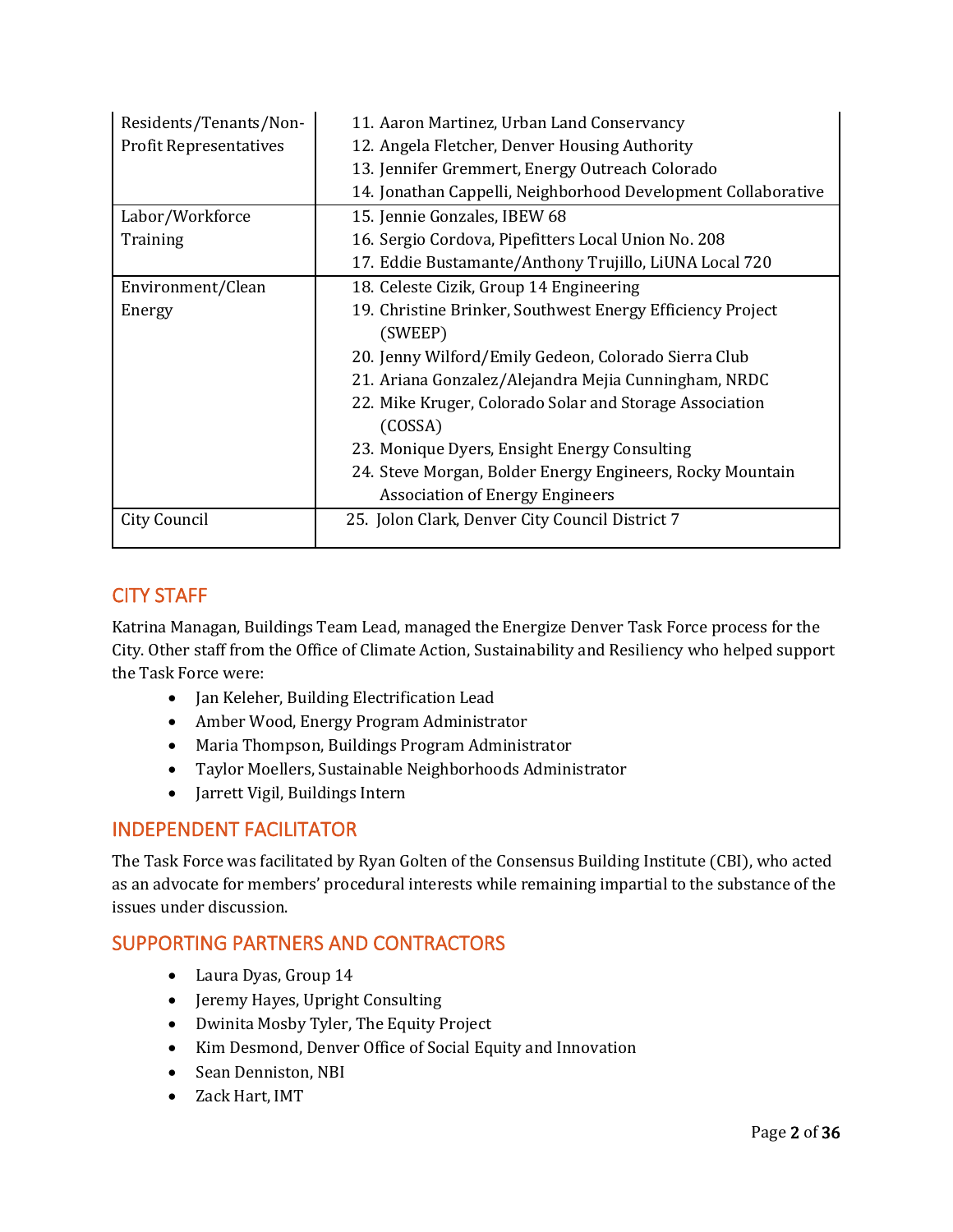### <span id="page-7-0"></span>1.3 GUIDING PRINCIPLES

The Task Force was committed to developing a performance policy for existing buildings that all of its diverse members could support. Task Force members underscored that the policy needed to be flexible, incremental, and revisited regularly to avoid and mitigate unintended consequences. Racial equity, green jobs, community engagement, incentives and supports were central to the policy recommendations and their implementation. From the outset, guiding principles for the Task Force included the following:

- Focus on people and real human lives. Improve overall well-being.
- Account for disparate climate impacts and historic racial inequities in Denver. Accelerate positive impacts to low-income and BIPOC communities from a clean energy transition.
- Support innovation and provide for multiple pathways, rather than one-size-fits-all.
- Ensure policies are achievable, workable on the ground, effective, and sustainable.
- Seek cost-effective strategies.
- Seek 'eager compliance' among building owners and managers by ensuring solutions are achievable, well supported, and rolled out gradually and strategically. Consider flexible compliance options that are both performance-based and prescriptive.
- Recommend incentives with financing to ensure all Denver buildings, and especially low-income communities, benefit from and can comply with the policy.
- Allow for flexibility with changing circumstances, as new clean technologies become cost-effective.
- Minimize unnecessary requirements.
- Seek mutually supportive co-benefits (e.g., lowered heating/cooling costs, improved air quality).
- Benefit local families and Denver's economy by providing for robust workforce training and workforce standards tied to City incentive dollars that ensure the incentives help provide good, living wage jobs.
- Seek to attract new businesses by making Denver one of the greenest cities in the country.
- Recognize Denver is unique but don't reinvent the wheel; learn from what is working elsewhere.
- Recognize we don't have a choice about getting to Net Zero Energy this is the biggest and most important challenge of our time!

### <span id="page-7-1"></span>1.4 DENVER'S DEFINITION OF NET ZERO ENERGY

Denver was challenged by the 2020 Climate Action Task Force<sup>1</sup> to reach net zero emissions as a community by 2040. While the overall goal is based on emissions, the metrics for an individual

 $1$  The Climate Action Task Force process and details of their recommendations are here: [https://www.denvergov.org/Government/Departments/Climate-Action-Sustainability-](https://www.denvergov.org/Government/Departments/Climate-Action-Sustainability-Resiliency/Initiatives/Climate-Action/Climate-Action-Stakeholder-Process)[Resiliency/Initiatives/Climate-Action/Climate-Action-Stakeholder-Process](https://www.denvergov.org/Government/Departments/Climate-Action-Sustainability-Resiliency/Initiatives/Climate-Action/Climate-Action-Stakeholder-Process)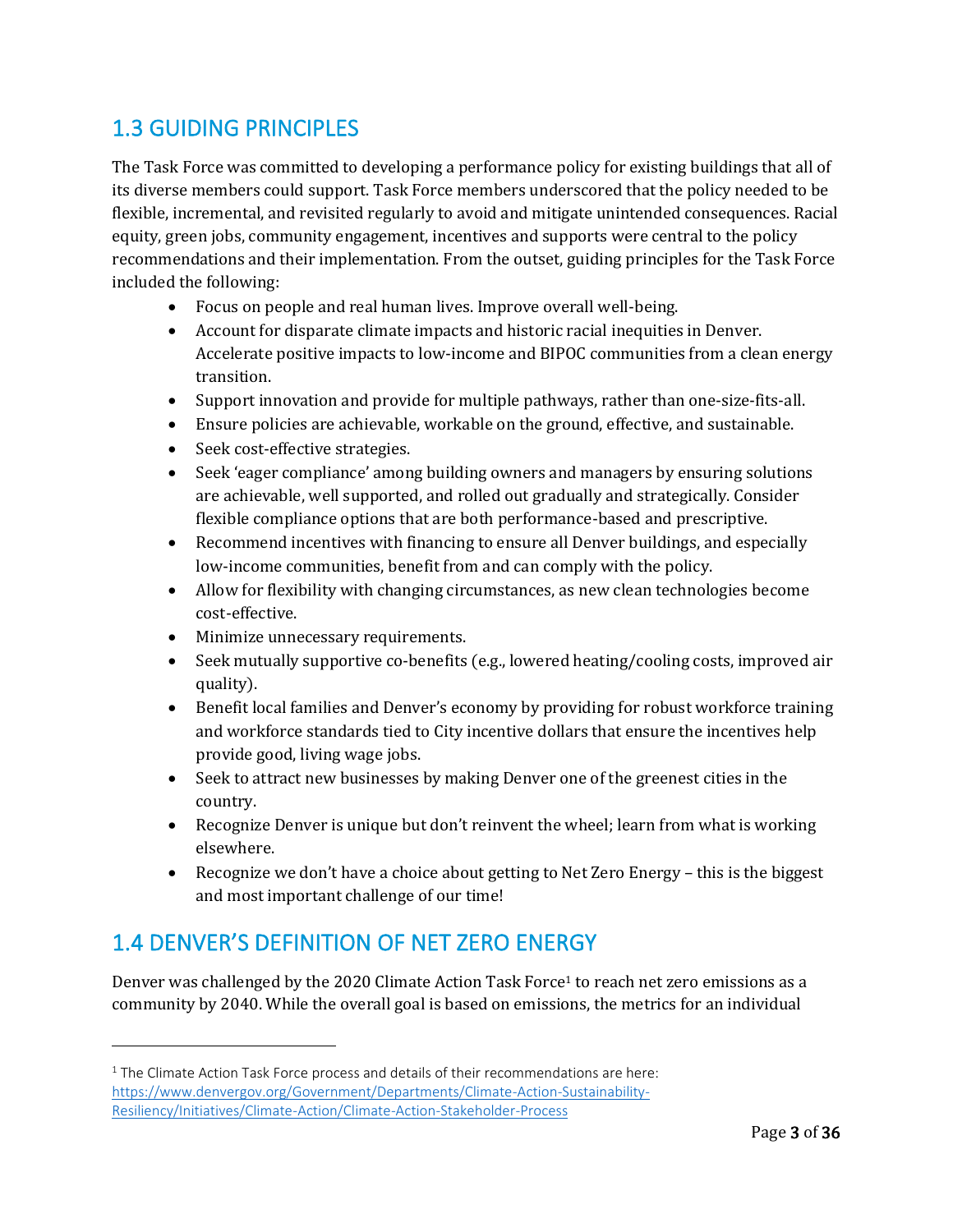building is based on energy and equipment used to achieve that goal, because those are more measurable at a building level. There will be different solutions for different buildings to ensure a fair and consistent level of effort across building types, sectors, and neighborhoods. Additionally, the recommendations from the Energize Denver Task Force include incentives and supports to make this goal attainable and fair, and to prioritize historically disadvantaged communities as discussed herein.

The Task Force recommends revisiting this definition of Net Zero Energy at least every four years and to assess the cost-effective technologies and pathways to achieve this goal.

Denver developed a definition of Net Zero Energy through the [2020 Climate Action Task Force](https://www.denvergov.org/files/assets/public/climate-action/documents/climate-action-task-force/climateactionrecommendationsreport.pdf) process and the [Net Zero Energy New Buildings Implementation Plan](https://denvergov.org/Government/Departments/Climate-Action-Sustainability-Resiliency/Initiatives/High-Performance-Buildings-and-Homes/Net-Zero-New-Buildings-Homes) development process. Denver's current definition of Net Zero Energy is those buildings that are:

- 1) Highly Energy Efficient
- 2) All Electric
- 3) Powered by Renewable Energy and Electricity (Xcel Energy will deliver a grid that is 80% renewable by 2030. Where additional distributed solar is added in Denver, Xcel typically retains the renewable energy credits (RECs). Denver's priority, therefore, is to add renewable capacity and work with Xcel so they retire the RECs to reach net zero emission electricity.)
- 4) Providers of Demand Flexibility for the Grid

Thus, for purposes of this policy, qualifying buildings must meet all four of those criteria by 2040. Achieving that goal would result in a cumulative carbon emission reduction of 13.7 million metric tons between 2021 and 2040.

#### <span id="page-8-0"></span>1.5 COMMUNITY ENGAGEMENT

The Task Force and the City conducted community engagement to share updates and collect input on the draft Task Force recommendations from July 19-29. The City hosted two briefings on the Task Force's draft recommendations and an industrial and manufacturing discussion with relevant stakeholders from that sector. The City also published a survey to collect input from the community. Individual Task Force members hosted briefings, discussions and collected input from the stakeholders they represent.

A complete summary of the community engagement is posted on the Task Force website with these recommendations. Feedback is shown below (Figure 1) on the extent to which the recommendations strike the right balance between being effective and achievable, within the context of the Task Force's guiding principles.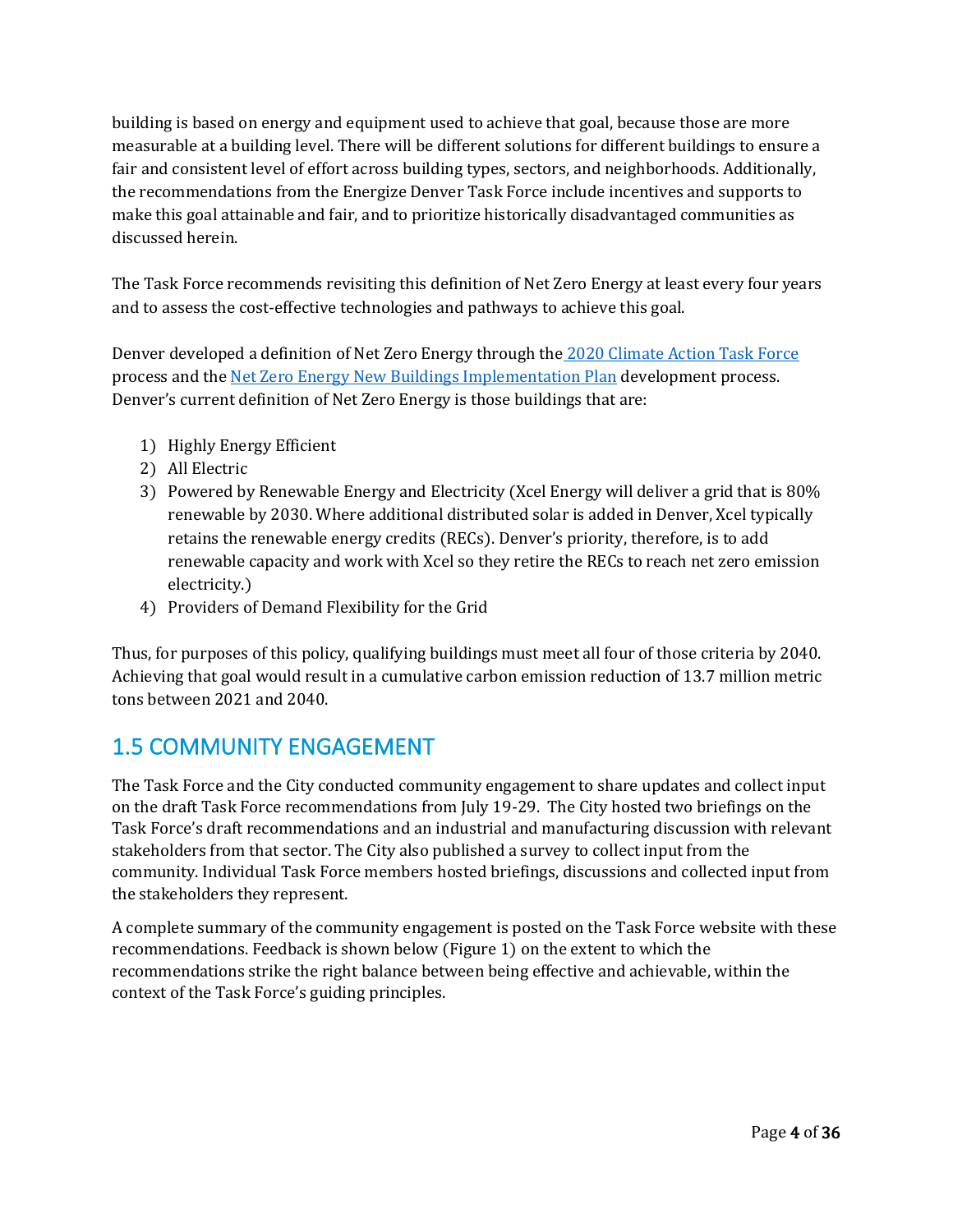#### *Figures 1 &2: Has the task force done enough for the climate and to make the policy achievable for all building owners and managers*

Has the task force done all it can to reach its goal of requiring existing buildings to achieve Net Zero Energy by 2040?



Are we generally on the right track to ensure the ordinance is truly achievable for all building owners and managers given the recommended supports, incentives, and alternate compliance pathways?



### <span id="page-9-0"></span>1.6 IMPACT OF THE TASK FORCE RECOMMENDATIONS

The Task Force's goal was set by the City, per the Climate Action Task Force's recommendation to achieve net zero energy by 2040. The numerical goal of saving 13.7 million tons of CO2e is illustrated graphically by the open bars in the bar chart below:



#### *Figure 3: Cumulative emission reduction goal of the task force, show through the open bars*

□ Avoided Carbon Emissions due to Energy Efficiency and Solar □ Avoided Gas Emissions due to Electrification

■ Additional Electricity Carbon Emissions due to Electrification ■ Electricity Carbon Emissions

Natural Gas Carbon Emissions

As part of the policy development, Denver worked with Group 14 to develop the Denver Building Policy Tool. This tool helped the Task Force develop recommendations based on carbon impact, cost-effectiveness, and ability to implement. The recommended policies included in this document result in the following carbon benefits from those avoided emissions.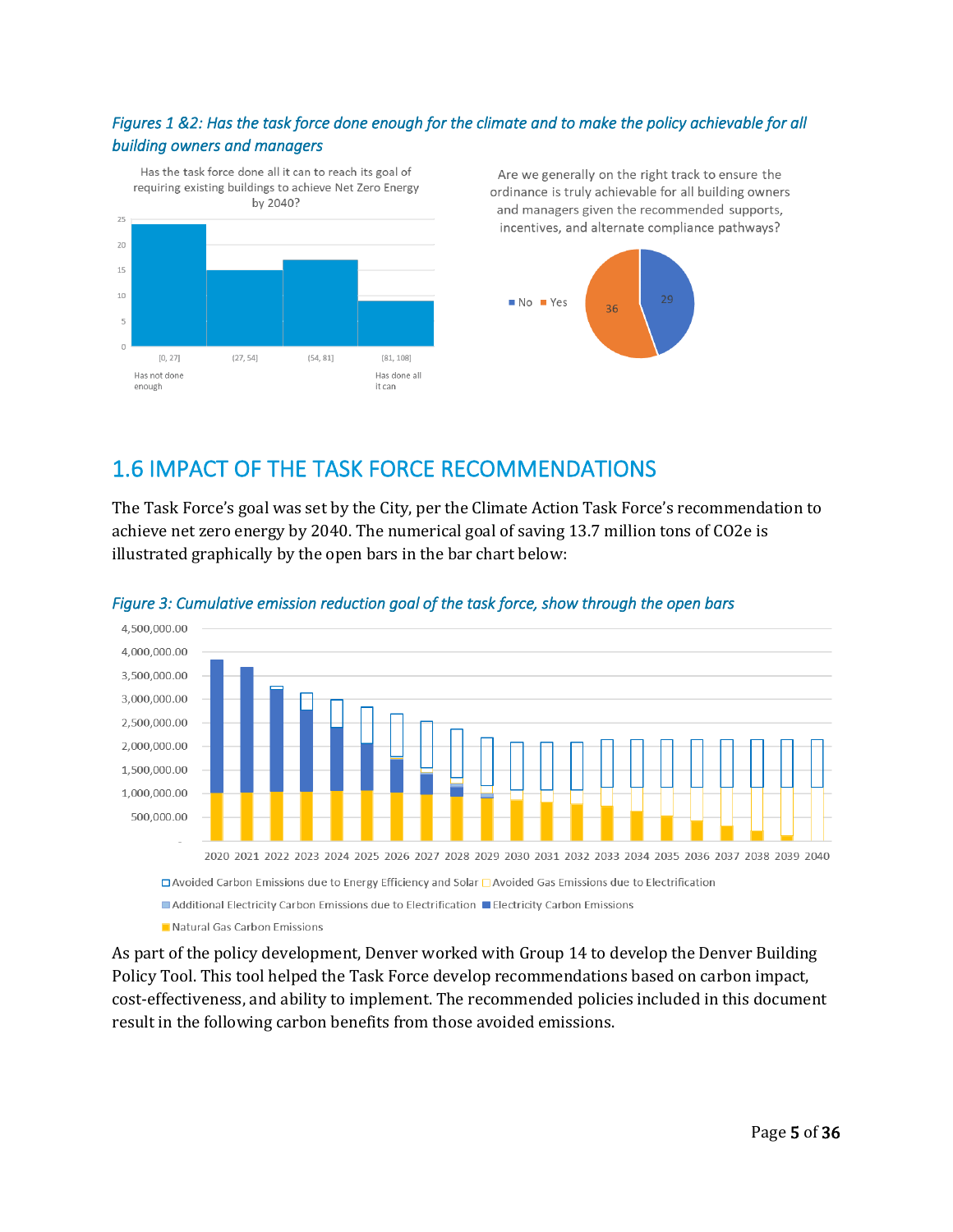| Carbon Impact                       | <b>Cumulative Carbon Reduction by 2040</b><br>(million tons eCO2) |
|-------------------------------------|-------------------------------------------------------------------|
| <b>Task Force Goal</b>              | 13.7                                                              |
| Benefit of EE & RE policies         | 8.2                                                               |
| Benefit of electrification policies | 3.6                                                               |
| <b>Benefit of all policies</b>      | 11.8                                                              |

#### *Table 1: Cumulative carbon emission reductions expected from the task force recommendations*

The reductions of 11.8 million tons of cumulative emission reductions equate to removing 2.5 million passenger vehicles from the road for one year. While this doesn't achieve the Task Force goal, it does achieve as much as the Task Force feels is reasonable and achievable for building owners and managers in Denver. The City should continue to investigate how to close the gap. A more detailed discussion of ideas that were rejected at this time but might be considered along with new ideas in the future is found in section 7.1.

The Task Force's recommendations also result in the following avoided social cost of carbon as shown in Table 2.he social cost of carbon is used to estimate in dollars all economic damage that would result from emitting carbon dioxide into the atmosphere.

| Cumulative avoided social cost of carbon | Cumulative avoided social cost of carbon |
|------------------------------------------|------------------------------------------|
| by $2040$                                | by $2050$                                |
| \$825 million                            | \$1.9 billion                            |

*Table 2: Cumulative avoided social cost of carbon from the task force recommendations*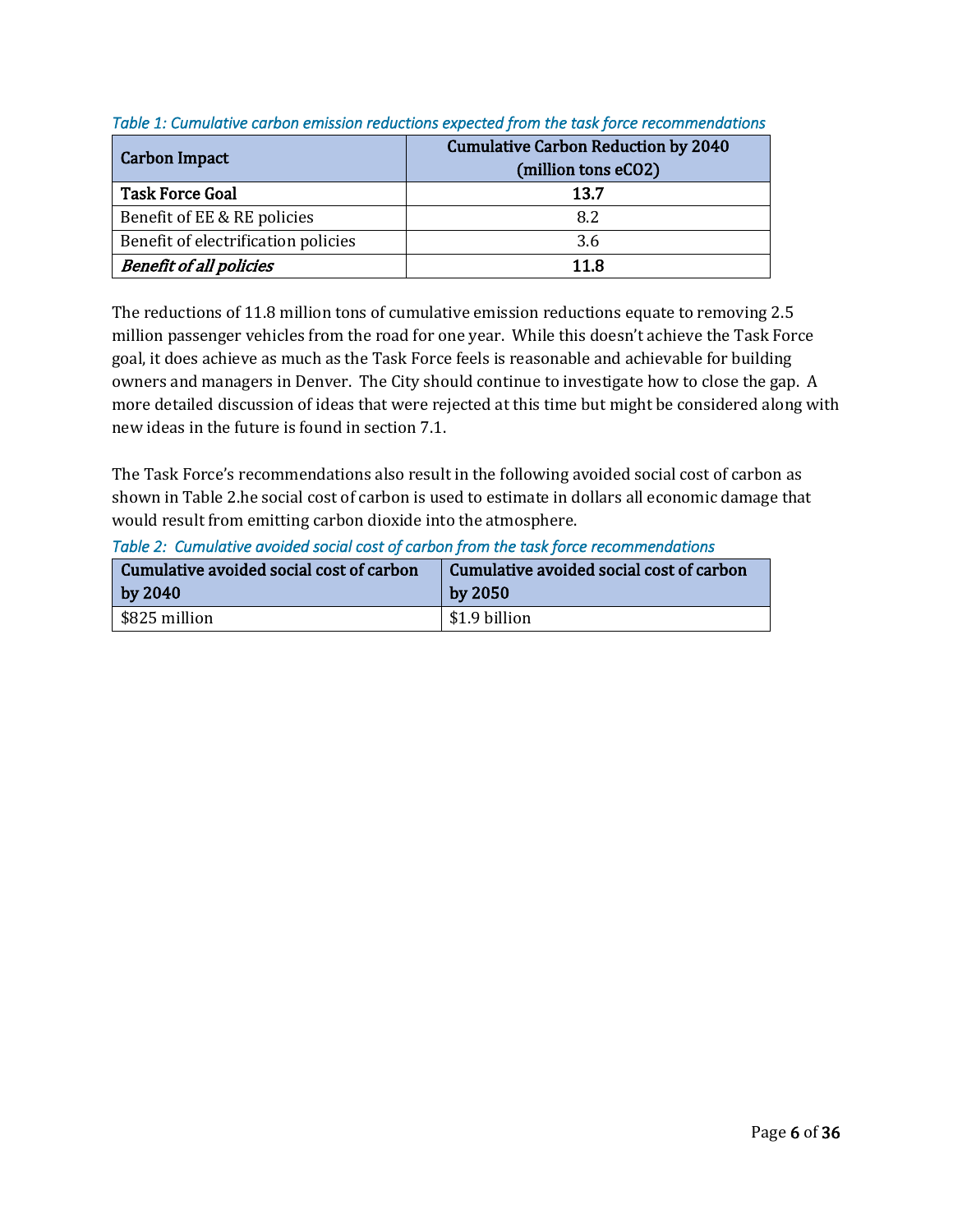# <span id="page-11-0"></span>2. RACIAL EQUITY

Denver is committed to advancing racial equity through the recommendations developed by the Task Force as well as the actual implementation of the policy. Racial equity is a systemic endeavor, resulting in equitable opportunities and outcomes where race and ethnicity can no longer be used to predict life outcomes, and outcomes for all groups are improved.

Working with Denver's Office of Climate Action, Sustainability, & Resiliency (CASR) and the Office of Equity and Social Innovation (OESI), the Task Force developed several tools to ensure that its process, policy recommendations, and the City's implementation are centered in principles of equity.





#### <span id="page-11-1"></span>2.1 RACIAL EQUITY LENS

The Task Force developed a racial equity lens to help center equity in the policy and promote equity for historically disadvantaged groups. The Task Force centered its focus on race because data shows designing for racial equity results in improvements for all groups. The goal of the Task Force was to keep the lens on at all times – more like lasik than glasses. The racial equity lens included the following questions:

- 1) Does our process ensure that the voice of people of color is **present**, that the process is accessible?
- 2) Are we ensuring the outcomes **prioritize, provide benefits for, and improve lives of** people of color?
- 3) Does this policy or decision ignore or worsen existing disparities or produce unintended consequences?
- 4) What are the barriers to more equitable outcomes? (e.g. mandated, political, emotional, financial, programmatic, or managerial).
- 5) How will this proposed policy or decision be **perceived by** people of color?
- 6) CHECK POINT: Based on the above responses, what revisions are needed in the decision under discussion? Are there other things to take into consideration?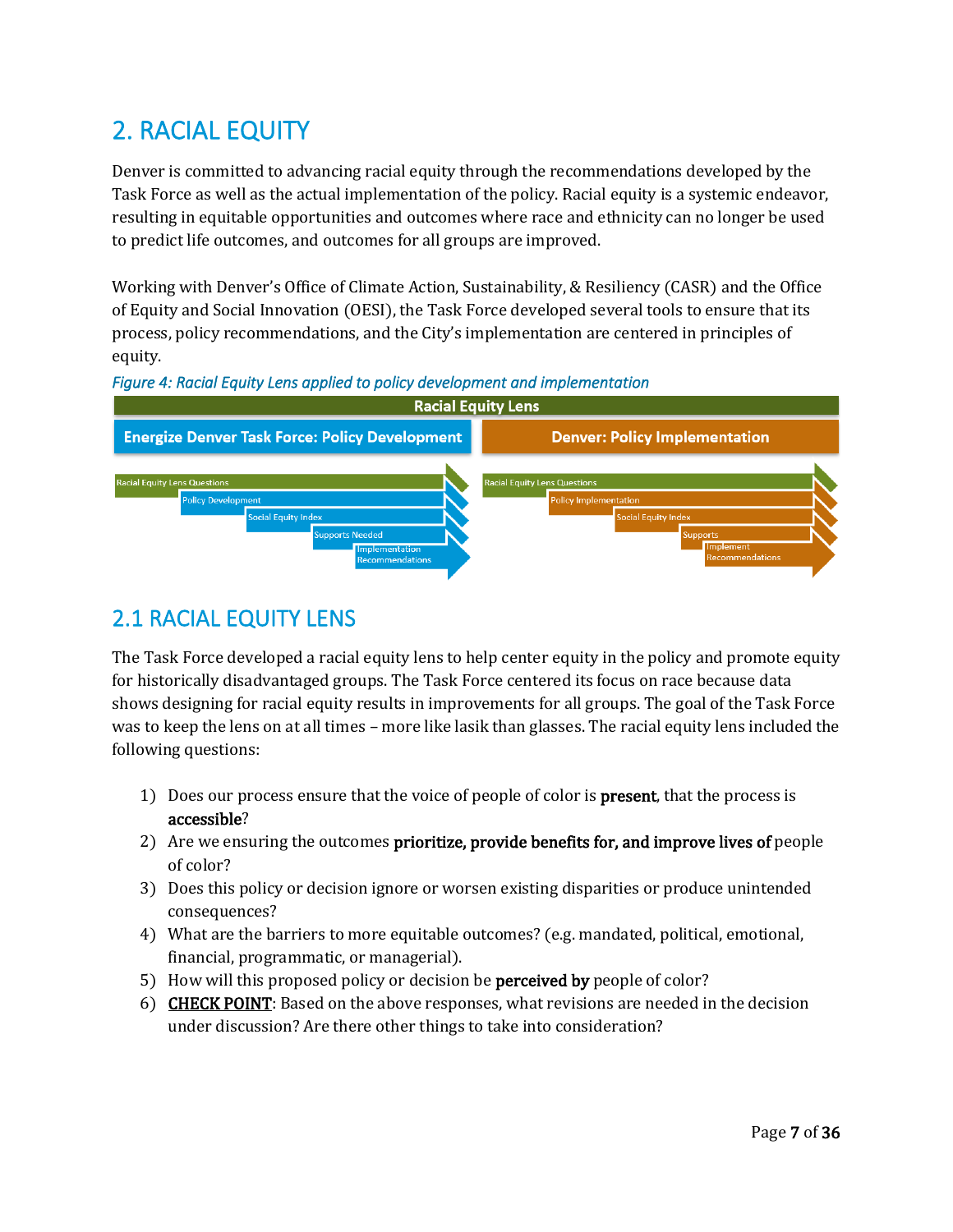### <span id="page-12-0"></span>2.2 RACIAL EQUITY ROADMAP

*Figure 5: Racial Equity Roadmap* 

This roadmap frames equity focus areas, indicators, and metrics. The focus areas are based on the "Equity Indicators for the City of Denver" from the University of California, Berkeley. The Task Force recommendations include measurable outcomes, where appropriate and possible. Denver also developed the Denver Building Policy Design Tool to quantify carbon, energy, and costs as a way to model the impacts of different policy options and shed light on the various equity indicators.



To help quantify the benefits and avoid unintended consequences for people of color, we asked specific questions to inform our Equity Lens.

1) Are we on the right track to provide benefits to people of color through decreased monthly energy bills?

Are we on track to benefit people of color through improved housing quality (including improved ventilation and thermal comfort)?

- 2) Are we on track to avoid increased housing costs for, and/or displacement of, people of color?
- 3) Are we on track to benefit people of color through safer living spaces with less carbon monoxide risk?
- 4) Are we on track to benefit people of color by lowering exposure to indoor air pollutants that impact asthma rates?

#### <span id="page-12-1"></span>2.3 SUPPORT FOR UNDER-RESOURCED BUILDINGS

This policy can deliver benefits for people of color in terms of reduced energy bills and improved quality of housing and buildings.

#### <span id="page-12-2"></span>SUPPORT PROVIDED TO UNDER-RESOURCED BUILDINGS

To ensure people of color see these benefits first, and that unintended consequences are avoided, under-resourced buildings will need additional support in the form of: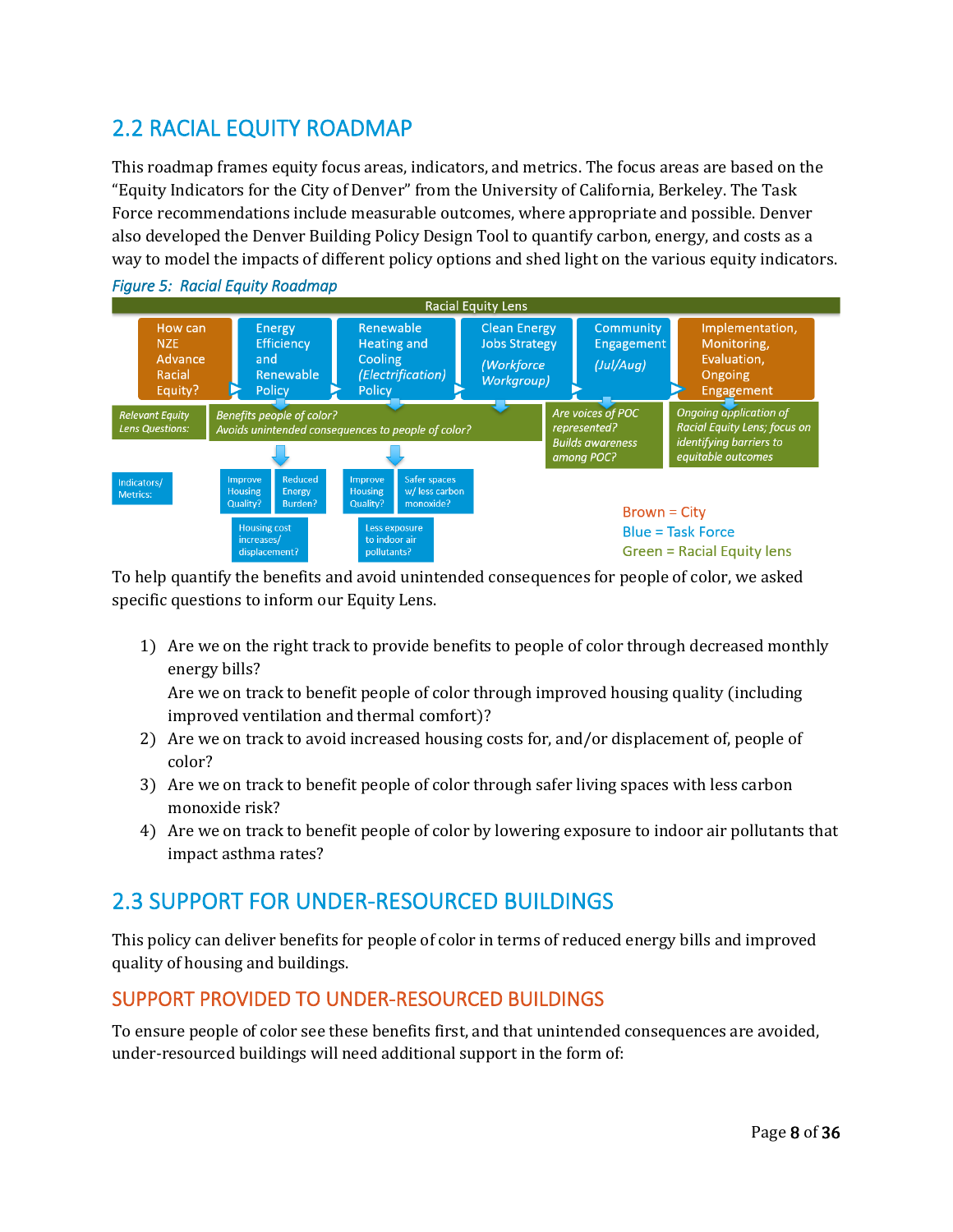- 1) Additional Technical Assistance: The City should provide buildings owners and managers in areas needing the most help with building-specific, one-on-one consultative services and free energy assessments to aid owners in compliance from start to finish.
- 2) Additional Financial Assistance: Under-resourced buildings will receive incentive dollars to help them achieve cost parity for the electrification requirements with a like-for-like replacement. In addition, these building owners should be able to apply for funding to directly help subsidize project costs for those who need it most. The City should evaluate any gentrification pressures from the policy on an ongoing basis and explore ways to mitigate these in a way that achieves a maximum equity benefit with City incentive and assistance dollars.

The City should identify under-resourced buildings that have affordability covenants and if a property has 5 years or less remaining in their affordability covenant, CCD should engage with these building owners about the program to incentivize a renewal of the covenant but not offer additional incentives unless a long term commitment is made to providing affordable housing.

#### <span id="page-13-0"></span>IDENTIFYING UNDER-RESOURCED BUILDINGS

The Social Equity Index will help the City identify buildings in communities with high need or high vulnerability. (See Social Equity Index below.) An additional screening will be applied to buildings inside or outside of high-need areas to help identify buildings that are serving communities of color, owned by people of color, with majority residents people of color or low-income, or otherwise meet widely used standards to identify under-resourced buildings.

Buildings serving under-resourced communities and people of color will be identified through a verification process. The process should be simple enough to facilitate easy participation of underresourced buildings, but rigorous enough to screen out ineligible applications. Any appeals to the decision on an application will go to the Technical Advisory Committee for their review. Building owners and managers in areas needing the most help will be able to qualify for additional support in two ways:

#### 1) Expedited verification for buildings that have a high score in the Social Equity Index:

- a. The Social Equity Index will help identify buildings in communities with high need or high vulnerability. (See Social Equity Index below.) Buildings in these areas will be eligible for a very simple, streamlined, application. The streamlined application will help identify buildings that are serving communities of color, owned by people of color, with majority residents people of color or low-income, or otherwise meet widely used standards to identify under-resourced buildings.
- b. The City will do outreach to all buildings in these areas to help them comply.
- 2) An additional screening process will be completed for buildings outside these areas. Through outreach and assistance with applications, this screening process should help connect buildings that are serving communities of color, owned by people of color, with majority residents people of color or low-income, or otherwise meet widely used standards to identify under-resourced buildings with resources to help them comply.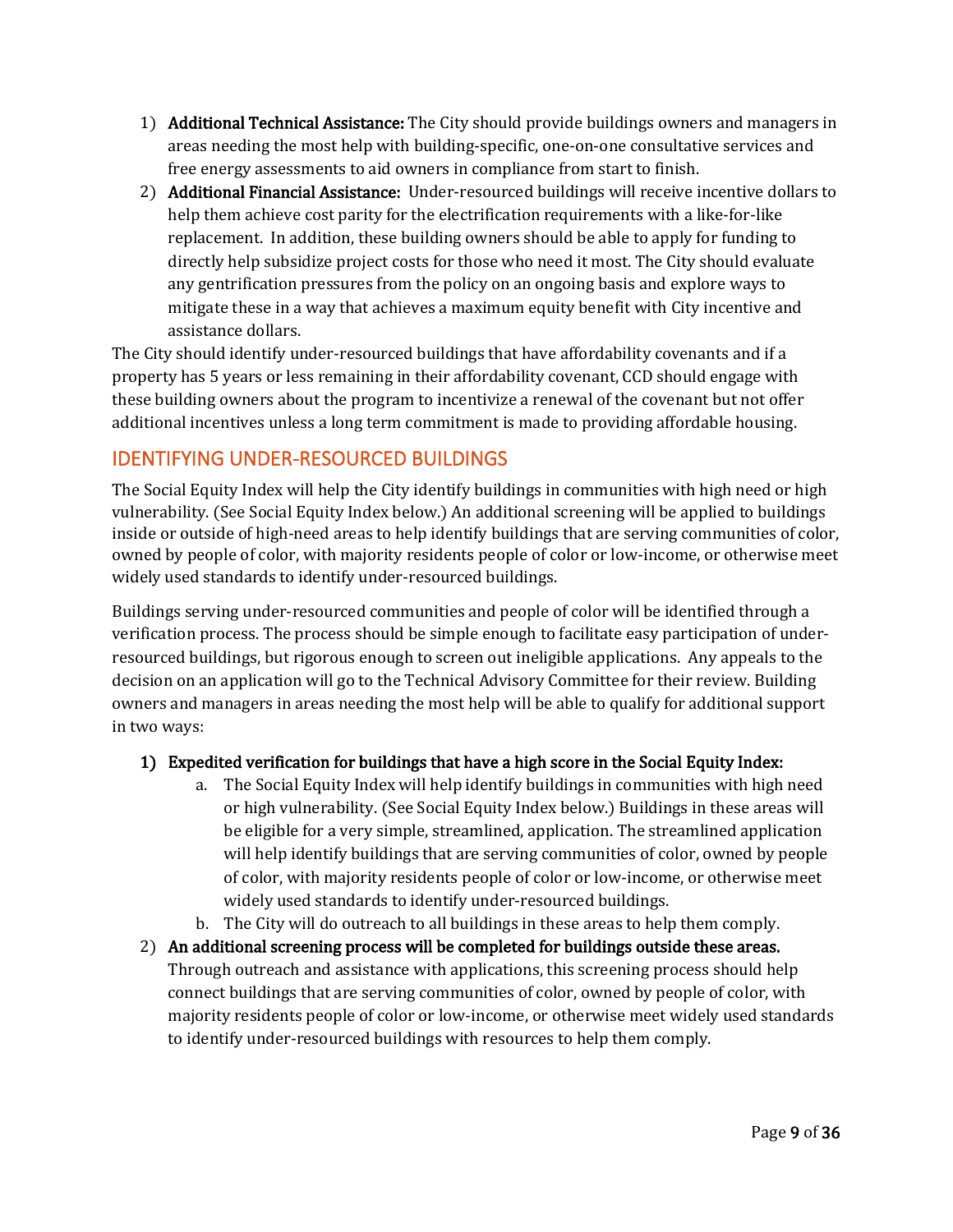#### <span id="page-14-0"></span>SOCIAL EQUITY INDEX

The Task Force recommends developing a Social Equity Index to identify neighborhoods that are most vulnerable and where buildings are located that support communities of color. The City should use a series of indicators to create a Social Equity Index that will assign weighted value equity scores at the census tract level. Denver staff provided the [Greenlink Equity Map \(GEM\)](https://gem.equitymap.org/) indicators to help develop a Social Equity index.

The task force asked for input regarding the importance of different social equity indicators that would make up the Social Equity Index during the community engagement process. The community survey prioritized a list of social equity indicators through the following ratings shown in Figure 4.



#### *Figure 6: Prioritization and rating of social equity indicators*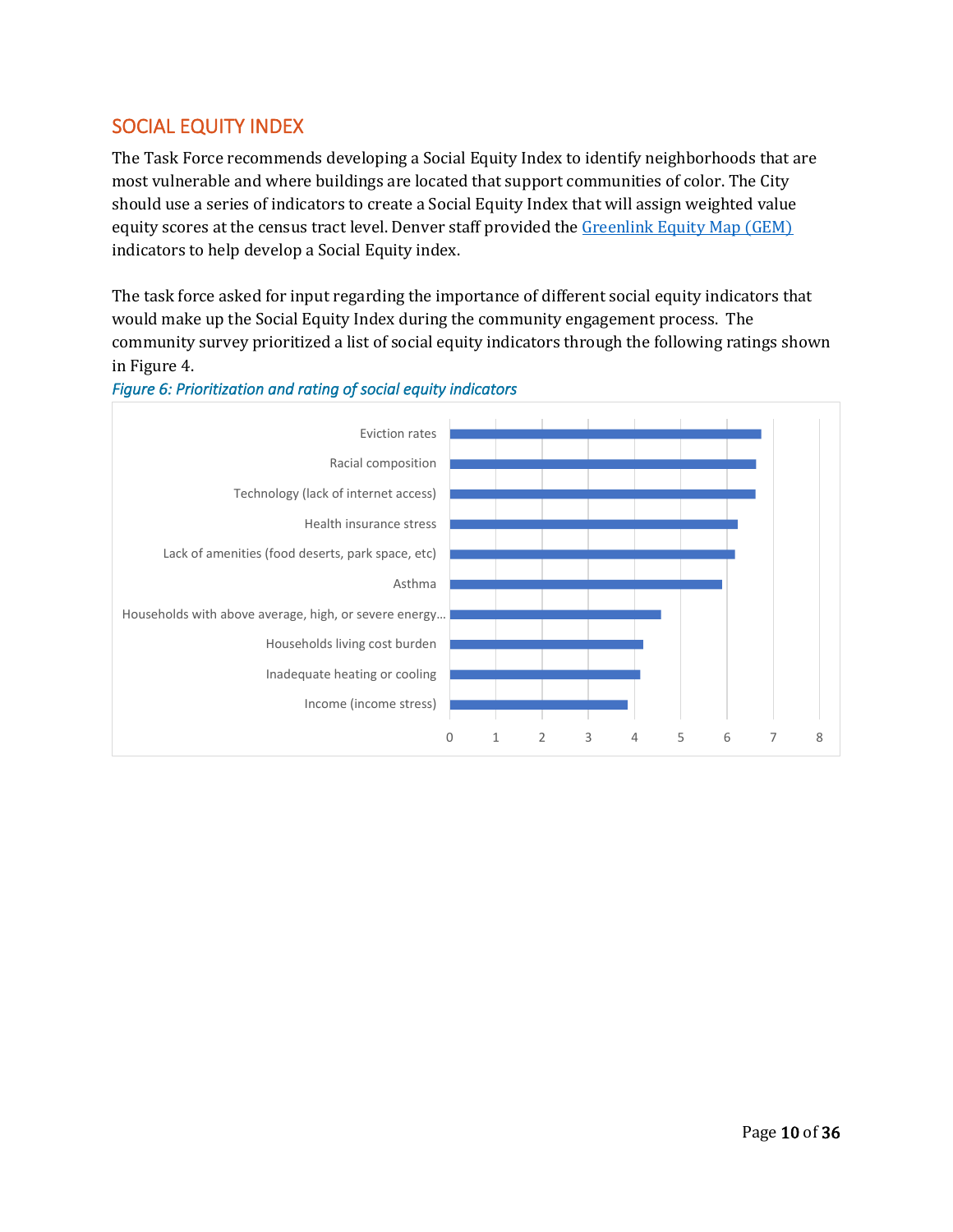# <span id="page-15-0"></span>3. ENERGY EFFICIENCY AND RENEWABLE ENERGY POLICY RECOMMENDATIONS

# <span id="page-15-1"></span>3.1 A 30% IMPROVEMENT IN ENERGY PERFORMANCE BY 2030 FOR BUILDINGS OVER 25,000 SQUARE FEET

Clear targets for existing building performance offer a way to meaningfully reduce emissions while increasing building operations efficiency, lowering costs and creating local jobs. The Task Force recommends a "trajectory approach." This approach uses a combination of long- and short-term performance requirements to provide building owners with regulatory certainty and appropriate flexibility to accommodate typical capital planning cycles, while still pushing owners to improve their properties at the earliest opportunity.

The Task Force recommends that this building performance policy should apply to all buildings over 25,000 square feet, as these same buildings are already required to comply with the City's Energy Benchmarking ordinance. That policy has been in effect since 2016 (first compliance period in 2017), and the program has achieved a high compliance rate with very few penalties.

Covered buildings should be grouped by building type and a long-term performance target should be created for each building type measured through Energy Use Intensity (EUI). A target Energy Use Intensity (EUI) for 2030 should be set for every building type in Denver that achieves at least 30% total energy savings across all buildings. Required interim targets for 2024 and 2027 will be set for each building by drawing a straight line from that building's baseline EUI to the final EUI target.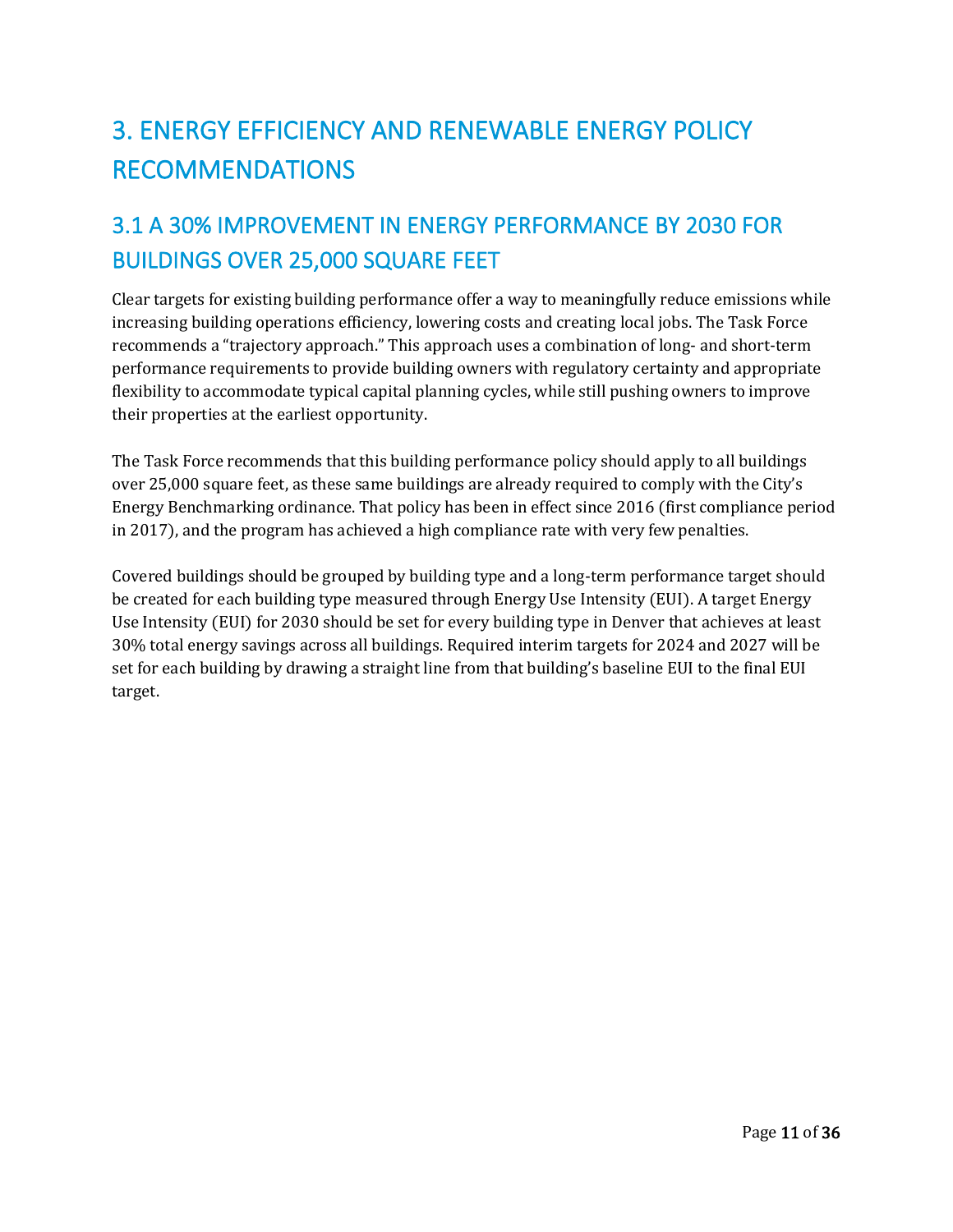

*Figure 7: Trajectory approach shown graphically for three office buildings* 

Achieving 30% savings is challenging but achievable according to many experts nationally and locally. It is achievable with current technologies and meets the Energize Denver Task Force's goal of feasibility and flexibility as part of the proposed policy. 30% savings means that all buildings will need to perform as well as the top 15% of buildings of that building type by the deadline of 2030. Each covered building will have a baseline EUI based on average historical energy use in 2019. The City should use weather normalized EUI from ENERGY STAR Portfolio Manager.

Solar on-site will be fully credited towards energy use, directly lowering the net EUI of the building. Local off-site solar capacity installations and contracts will also be fully credited towards energy use, lowering the EUI. Building owners and managers will self-certify the off-site solar contract. Offsite solar will be revisited every three years by the Technical Advisory Committee as utility-scale solar is increasing.

Credit for high performers: The 15% of buildings that already have the target EUI for that building type (or better) will not need to take further action, they will just need to maintain their performance.

For buildings where building owners often don't have any control over what energy system are installed per the lease, the City will look further into these lease clauses to determine if we need an exemption for owners in some cases, such as possibly in retail or warehouse buildings.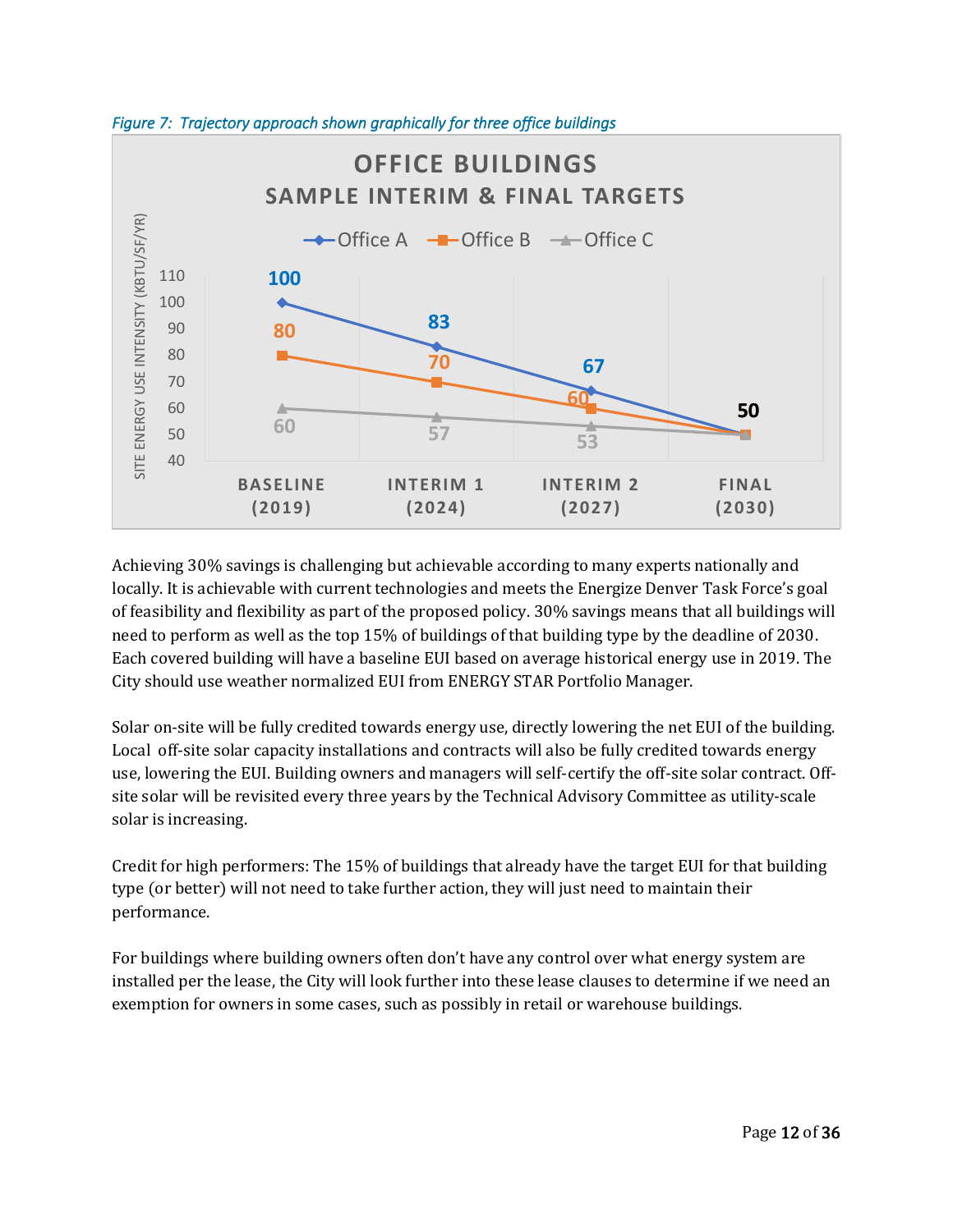# <span id="page-17-0"></span>3.2 ALTERNATE COMPLIANCE OPTIONS FOR BUILDINGS OVER 25,000 SQUARE FEET

The following alternate compliance options add flexibility for buildings where the above requirements won't work in terms of timing or end goal. These alternatives should be revisited every three years by the Technical Advisory Committee as technology advances.

### <span id="page-17-1"></span>REQUEST A DIFFERENT COMPLIANCE TIMELINE: APPLY FOR A MORE COST-EFFECTIVE TIMELINE TO MEET THE SAME END GOALS

A building owner or manager may apply to change their compliance timeline to meet the same end goal if capital improvements will be most cost-effective or feasible if they wait until:

- End of system life for space and water heating systems that the building owner plans to electrify with heat pumps.
- Time to refinance the building for affordable housing or other projects with very limited access to capital.
- Timing of a major renovation.
- Timing when a major tenant will move out.

To adjust the timeline, a building owner must submit a plan for an alternate timeline to reach the same end goal. The requirements for a plan should be relatively simple, but the penalties should be higher than under a normal timeline if the goal is not met. Plans should provide:

- The reason for the requested delay.
- A retrofit plan with planned project dates and an energy model showing the results of the future planned project and how it meets the required EUI reduction.
- Documentation that all reasonable efficiency improvements have already been undertaken given the reasons for the requested delay. For example, if a building owner is waiting for the end of space or water heating systems to electrify those systems, and expecting the energy savings from those system replacements, they must still demonstrate that quick payback items such as LED lighting upgrades, VFD and motor upgrades and controls upgrades have been completed. They also must demonstrate the reason why solar cannot be installed to meet the interim target.

#### <span id="page-17-2"></span>ADJUST THE END GOAL: DUE TO INHERENT CHARACTERISTICS OF THE BUILDING OR A SUBSTANTIAL CHANGE IN USE

Denver should develop a standard application process through which building owners and managers can apply to adjust their performance target to account for significant variations in occupancy type, operating hours, or other operations of the building or inherent characteristics of the building itself that make achieving the target challenging. For example, a building owner or manager could use this process to adjust their target if a new data center moved into a building that was previously office space which used significantly less electricity. A standard analysis should be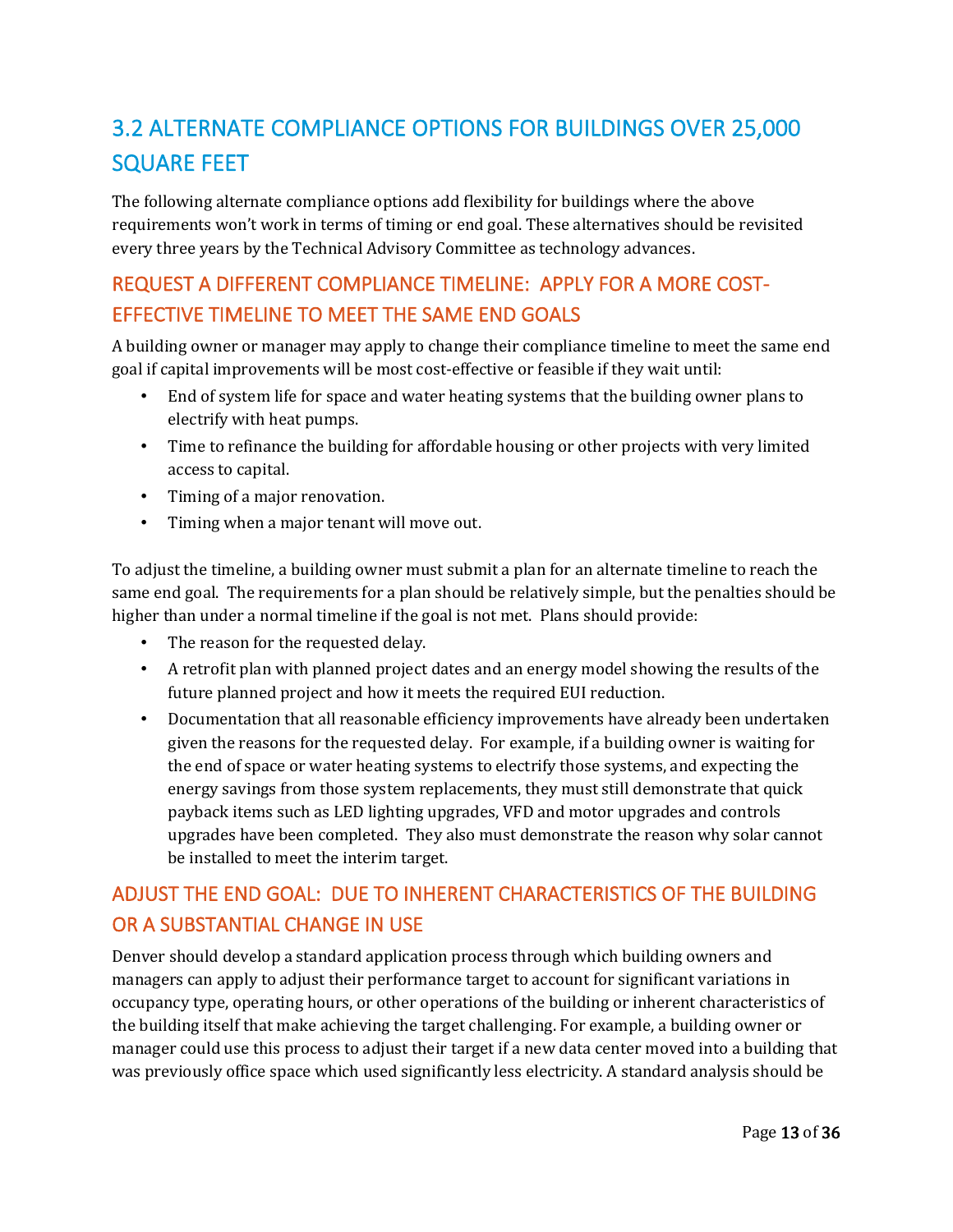developed that a building owner must hire an engineer to complete. The final target EUI, as well as the interim targets, for a building may be adjusted up (or down) based on the analysis.

#### <span id="page-18-0"></span>PRESCRIPTIVE OPTION (2024, 2027): FOR 25,000-100,000 SQUARE FOOT **BUILDINGS**

To get buildings under 100,000 square feet on the path, a prescriptive option will be available in 2024 and 2027 to meet interim targets, but not for final 2030 targets. If a building electrifies space and water heat (partially or fully) through the use of heat pumps and verifies they have all-LED lights, they would then be in compliance with interim targets, regardless of EUI. Just doing these two things will result in 25-35% savings. This gets most buildings well on the way to performance. Building owners will need to self-certify that heat pumps are the primary source of space heat, that all hot water is provided by a heat pump, and that all lights in the building are LEDs. They also will need to report the year when each piece of equipment was installed so the City can check benchmarking data for verification. The City should also conduct on-site audits of a statistically significant number of buildings to verify compliance.

#### <span id="page-18-1"></span>MANUFACTURING OPTION

This alternate compliance option is only for a building where the primary use is manufacturing or agricultural processes. This option only applies if the manufacturing or agricultural process uses significant energy, which means a building in which more than half of the gross floor area is used for manufacturing or agricultural purposes. Distribution centers and warehouses DO NOT qualify.

The details on the rules for how these buildings will save 30% by 2030 shall be developed by CASR with input from manufacturing and agricultural stakeholders. One option that manufacturing and agricultural stakeholders might consider would be for these buildings to develop an ENERGY STAR Score using [ENERGY STAR Energy Performance Indicators for plants](https://www.energystar.gov/industrial_plants/measure-track-and-benchmark/energy-star-energy) and achieve and maintain a score of 75 or higher.

# <span id="page-18-2"></span>3.3 LIGHTING UPGRADES OR SOLAR FOR BUILDINGS 5,000-25,000 SQUARE FEET

Commercial and multifamily buildings 5,000-25,000 square feet should either certify that they have installed all LED lights or that they have achieved an equivalent lighting power density to what all LEDs would have resulted in. Alternately, the building owner may install solar panels or purchase off-site solar that generates enough electricity to meet 20% of the building's annual energy usage. Buildings will be required to comply by the end of the year listed the following schedule:

- 2025: buildings 15,001-25,000 square feet
- 2026: buildings 10,001-15,000 square feet
- 2027: buildings 5,000-10,000 square feet

The City should only dedicate resources to the implementation of this requirement that are proportional to the savings it will achieve. This recommendation adds ~1 million metric tons of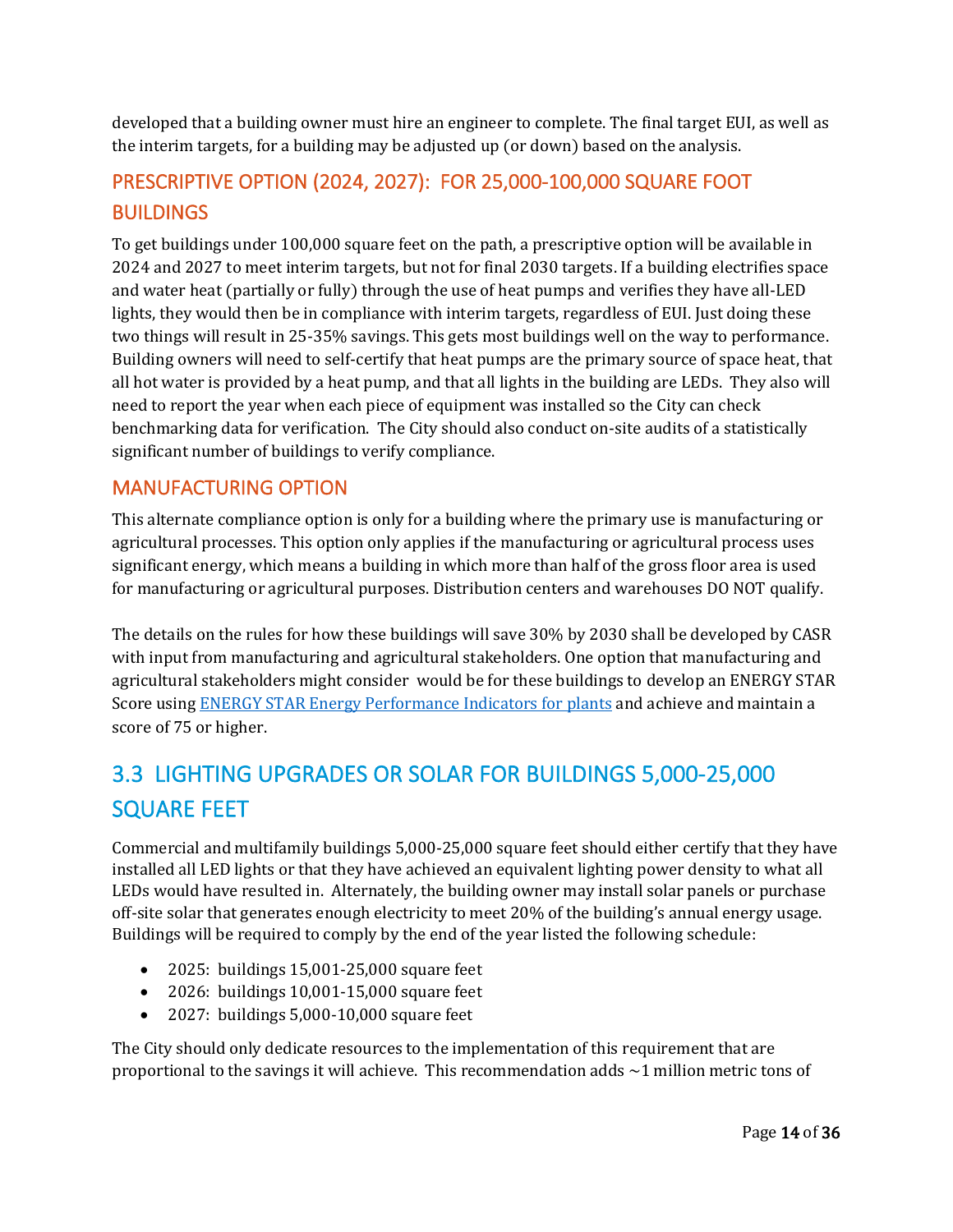savings, compared to  $\sim$  7 million metric tons of cumulative greenhouse gas savings by 2040 from the other energy efficiency and renewable energy policy recommendations above.

#### <span id="page-19-0"></span>3.4 COST-EFFECTIVENESS

The simple payback from energy savings for measures most buildings would need to undertake to comply with the above energy efficiency and renewable energy policy is 3-15 years.

#### <span id="page-19-1"></span>3.5 SUPPORT FOR BUILDING OWNERS AND MANAGERS

Getting to net zero energy in Denver's existing buildings will require supports such as marketing, outreach, training, education, financing, technical assistance, and advocacy. A Building Resource Hub should be developed to provide the following to help buildings over 25,000 square feet comply with the policy:

- 1) Web Resources: a resource hub website.
	- o A Performance portal for each building with recommendations on next steps, and direct links and references to Xcel rebates as part of every explanation of what is required.
	- o Ex: DC's Building Innovation Hub: type Online Resource Hub with self-navigable resources[: https://buildinginnovationhub.org/](https://buildinginnovationhub.org/)
- 2) Materials: develop materials that describe the policy and communicate the requirements of the policy to different building sectors. Examples of materials to be developed:
	- o Resources for building owners informing them about their options, steps to comply, case studies, checklists, rebates, grants, incentives. Specific by building type and size.
	- o How-to Guide: Free, consolidated list of list of requirements and implementation resources (ex: [Atlanta Building Efficiency Energy Audit Requirement](https://atlantabuildingefficiency.com/compliance/audit/) help page including a directory to find auditors)
	- o Check lists: Provide compliance checklists and personalized support to ensure building owners understand requirements and related building codes and regulations (ex: [Compliance Checklist from Montgomery County, MD\)](https://www.montgomerycountymd.gov/DEP/Resources/Files/benchmarking-checklist.pdf)
- 3) Targeted Outreach and Education
	- o Outreach: targeted outreach to covered building owners and affected communities on what the policy is and what it means for them. Focus on positive outcomes and long-term benefits.
	- o Education: Development and administration of presentations, workshops, and trainings tailored to different building types and sizes for building owners and managers.
- 4) General Phone Assistance: Directing building owners to appropriate resources available on the webpage.
- 5) Financial Assistance: Direct building owners to financial assistance that they qualify for (incentives, PACE financing)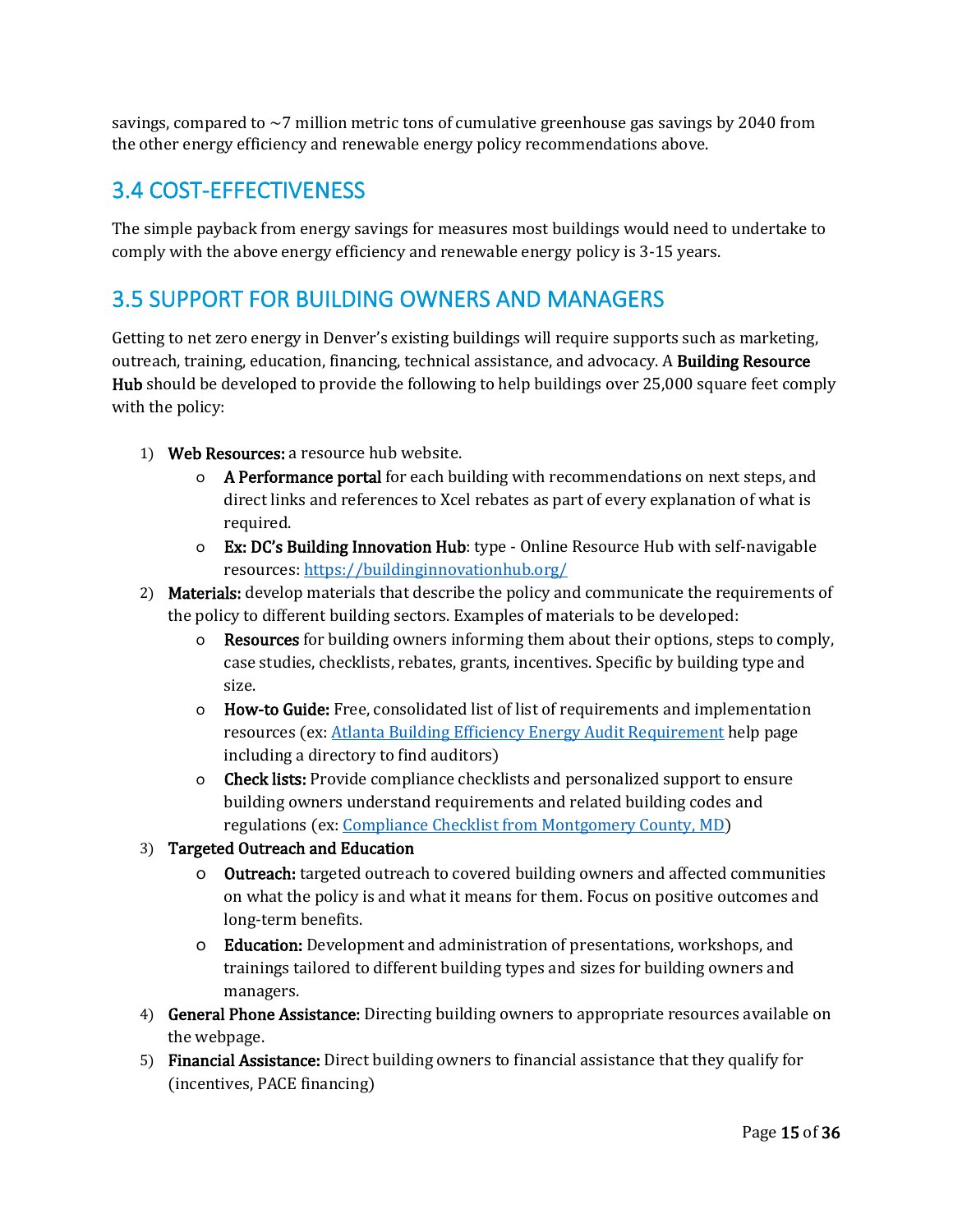- 6) Technical Assistance: Connect building owners to approved service providers. Annual check-ins for building owners and managers to make sure they're making progress.
- 7) Community Engagement: Engage with partners organizations
- 8) Recognition: Host challenges and provide awards to market leaders
- 9) Building Mentor program
- 10) Bulk purchase options

As detailed in the equity section earlier, under-resourced buildings will receive even more support in the form of additional technical and financial assistance.

Buildings under 25,000 square feet that only need to complete a lighting upgrade or install solar panels will receive support, but at a lesser level than those over 25,000 square feet which have to meet an energy performance target.

#### <span id="page-20-0"></span>3.6 THE GREEN BUILDINGS ORDINANCE

The Existing Building Energy Program requirements in the Green Buildings Ordinance (GBO) are similar to, but not as strong as, the energy efficiency and renewable energy requirements proposed by this Task Force. Keeping both sets of requirements would be confusing for building owners and managers, and would not accomplish more for the climate since the requirements are redundant. The Green Buildings Ordinance technical advisory committee should work to recommend changes to the GBO so it meets its original intent, the negotiated Green Roof Review Task Force Outcome, and address any redundancies created by this ordinance.

#### <span id="page-20-1"></span>3.7 PENALTIES FOR NON-COMPLIANCE

Fines should be somewhat more than the cost of compliance and should be heftier for buildings with an alternate compliance timeline. The compliance obligation and status of the building must be tied to the building with disclosure requirements, an attachment to the deed or a development agreement that attaches to the parcel. The City should explore mechanisms for financially guaranteeing the required work is completed, while ensuring equity is taken into consideration.

For the first interim compliance deadline in 2024, the City should start in early 2022 to strongly encourage building owners and managers to plan for improvements in 2022 and 2023. The City should push building owners and managers to make actual improvements in 2022 and 2023 because the carbon savings from energy efficiency in these early years will be the very greatest. Improvements made in 2022 and 2023 will be recognized in the 2024 interim compliance year benchmarking report. Some building owners and managers may struggle to make changes that quickly, and so for those that are out of compliance when the 2024 benchmarking data is due by June 1 of 2025, the City should focus its efforts on doing everything it can to support those out of compliance in quickly putting a plan in place and implementing upgrades as soon as possible rather than simply fining those who missed their first compliance target.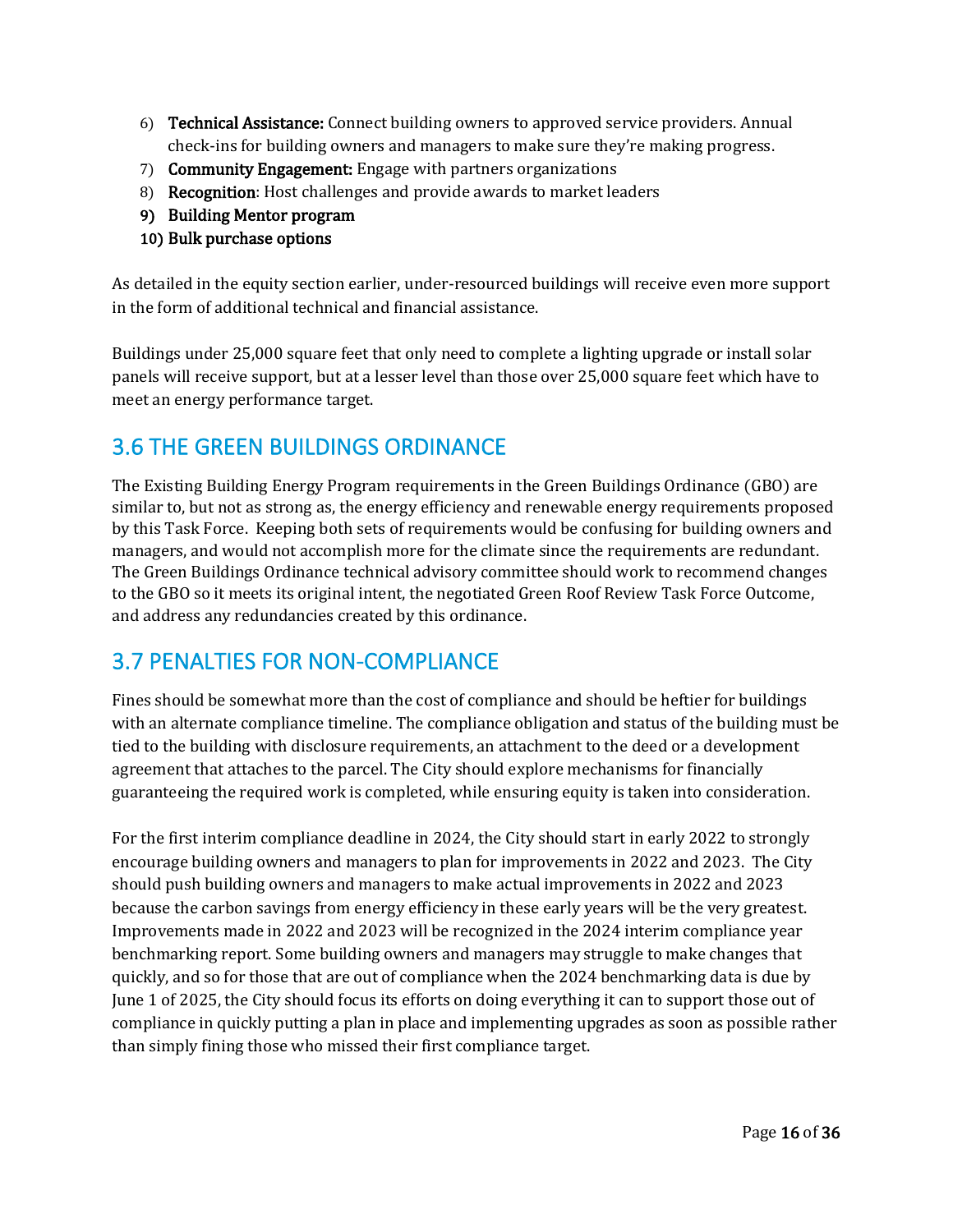# <span id="page-21-0"></span>4. RENEWABLE HEATING AND COOLING (ELECTRIFICATION) **POLICY**

## <span id="page-21-1"></span>4.1 HEATING SYSTEM TYPES

Buildings in Denver can be grouped by heating or water heating system type. Heating and water heating systems (typologies) are detailed in [The Energize Denver Renewable Heating and Cooling](https://www.denvergov.org/Government/Departments/Climate-Action-Sustainability-Resiliency/News-Events/News/2021/Denver-Releases-Renewable-Heating-and-Cooling-Plan)  [Plan.](https://www.denvergov.org/Government/Departments/Climate-Action-Sustainability-Resiliency/News-Events/News/2021/Denver-Releases-Renewable-Heating-and-Cooling-Plan) The space and water heating system types, the percent of buildings with that technology, the capital cost and operating cost increase compared with a like-for-like replacement, and the EUI reduction from partial electrification are shown in Table 3.

| <b>Heating System</b>    | $%$ of      | <b>Incremental Capital</b> | Change in Annual | <b>EUI</b> reduction |
|--------------------------|-------------|----------------------------|------------------|----------------------|
| <b>Types</b>             | buildings   | Cost to electrify (%)      | Energy Bills (%) | from partial         |
|                          |             |                            |                  | electrification      |
|                          |             | <b>Space Heat</b>          |                  |                      |
| Split system AC          | 32%         | $0 - 18%$                  | $0\%$            | 24%                  |
| condenser/Furnace        |             |                            |                  |                      |
| <b>RTU</b>               | 25%         | $0 - 12%$                  | $0\%$            | 24%                  |
| <b>PTAC</b>              | $3\%$       | 78%                        | $0\%$            | 21%                  |
| <b>Boiler</b>            | 12%         | 66%                        | 19%              | 24%                  |
| <b>Water Heat</b>        |             |                            |                  |                      |
| <b>Individual System</b> | 96% of      | $0 - 48%$                  | ${<}1\%$         |                      |
| with Tank                | Multifamily |                            |                  |                      |
| <b>Gas Point of</b>      | 21%         | $7 - 20%$                  | 4%               |                      |
| Use/Instantaneous        |             |                            |                  |                      |
| <b>Central System</b>    | 48%         | $30 - 45%$                 | 5%               |                      |
| with Tank                |             |                            |                  |                      |

*Table 3: Heating systems cost to electrify, change in energy bills and energy savings from electrification* 

Achieving partial electrification with capital cost parity is challenging but possible for gas furnaces, RTUs, individual systems with a tank and gas point of use/instantaneous systems. PTACs, Boilers, and Central systems with a tank are custom systems, so the above numbers are rough approximations for these three system types. The policy recommendation for these three system types is different and relies on a cost-effectiveness and feasibility test because of the custom nature of these systems.

# <span id="page-21-2"></span>4.2 POLICY RECOMMENDATION: PARTIAL ELECTRIFICATION UPON SYSTEM REPLACEMENT

Clear targets for renewable heating and cooling through electrification of heating and water heating equipment offer a way to significantly reduce emissions while increasing energy efficiency and creating local jobs. All existing buildings should be covered by these renewable heating and cooling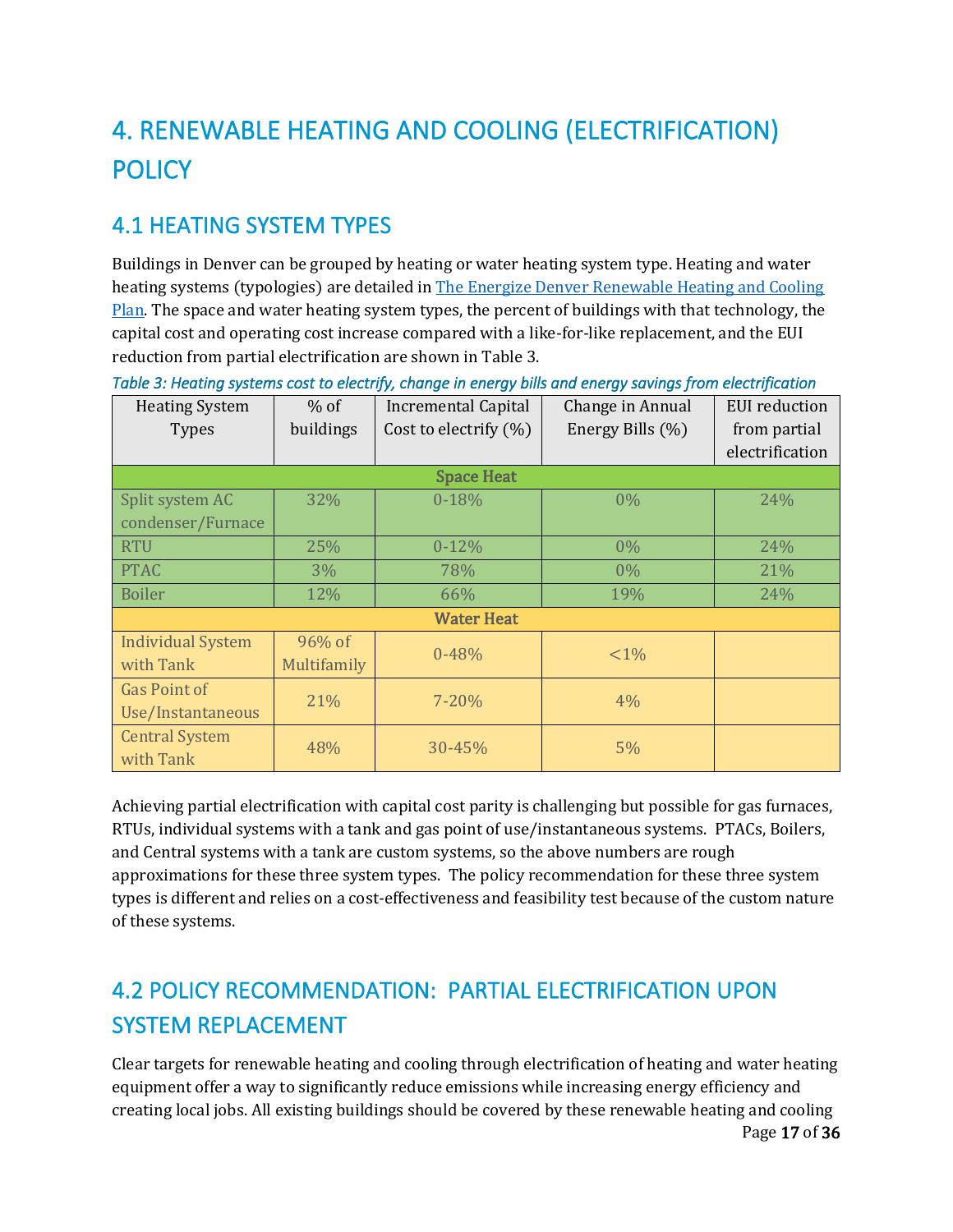requirements. The Task Force recommends a "partial electrification approach" that uses partial electrification at end-of-life replacement through heat pumps for primary heating and water heating by equipment type. This provides building owners with regulatory certainty and appropriate flexibility to accommodate typical capital planning cycles, while still pushing owners to improve their properties at the earliest feasible opportunity.

For each major type of space and water heating equipment the Task Force recommends dates when each of these three phases should happen:

> Phase 1 (2022-2023): Provide incentives for electrification in Schematic Design and Costs as compared to a like-for-like replacement with a new gas system. Phase 2 (2023-2025):

- Permitting Ease Equal: Make the permitting process equal because the current requirements for permitting a heat pump are more stringent that than for a gas system.

- Provide incentives for heat pumps for all buildings Phase 3 (2025-2027):

- Require heat pumps when systems are replaced when nearly cost-effective.

- Provide incentives for heat pumps for only under-resourced buildings

Regarding Phase 1 and 2, electrification schematic design with costs means that an engineer reviews the existing equipment, recommends new equipment needed, i.e., capacity sizing, and estimates costs. The deliverable is a narrative that does not include details like wire sizing and signed and stamped plans. The schematic level design should include operating costs, first costs, costs with the social cost of carbon factored in, and costs per unit of emission saved.

Regarding Phase 2, currently, Community Planning and Development (CPD) offers quick permits for like-for-like equipment that require only an inspection (no plan review), and commercial walkthrough permits for replacing gas equipment with electric heat pumps with a 48-hour turn-around plan review and an inspection. The task force recommends updating the permitting process to move all space heating and water heating system permits to the commercial walk-through process because:

- 1. Quick permits do not include plan review that allows the city to verify the system actually meets code in the review process. In addition, contractors sometimes pull quick permit for systems that do not qualify.
- 2. Life/safety would be enhanced by requiring gas pipe leakage testing.
- 3. The current permitting process discourages upgrading to heat pumps because the process favors like-for-like replacements, entrenching the incumbent gas system.

Regarding Phase 3, the City will study and outline the definitions and criteria for economic and technical feasibility exceptions for partial electrification requirements to ensure eager and costeffective compliance and allow for uneconomic projects to file for an exemption while ensuring those systems that are achievable at near cost parity move to heat pumps. The City should pursue demonstration projects and case studies and gather information of true installed cost of heat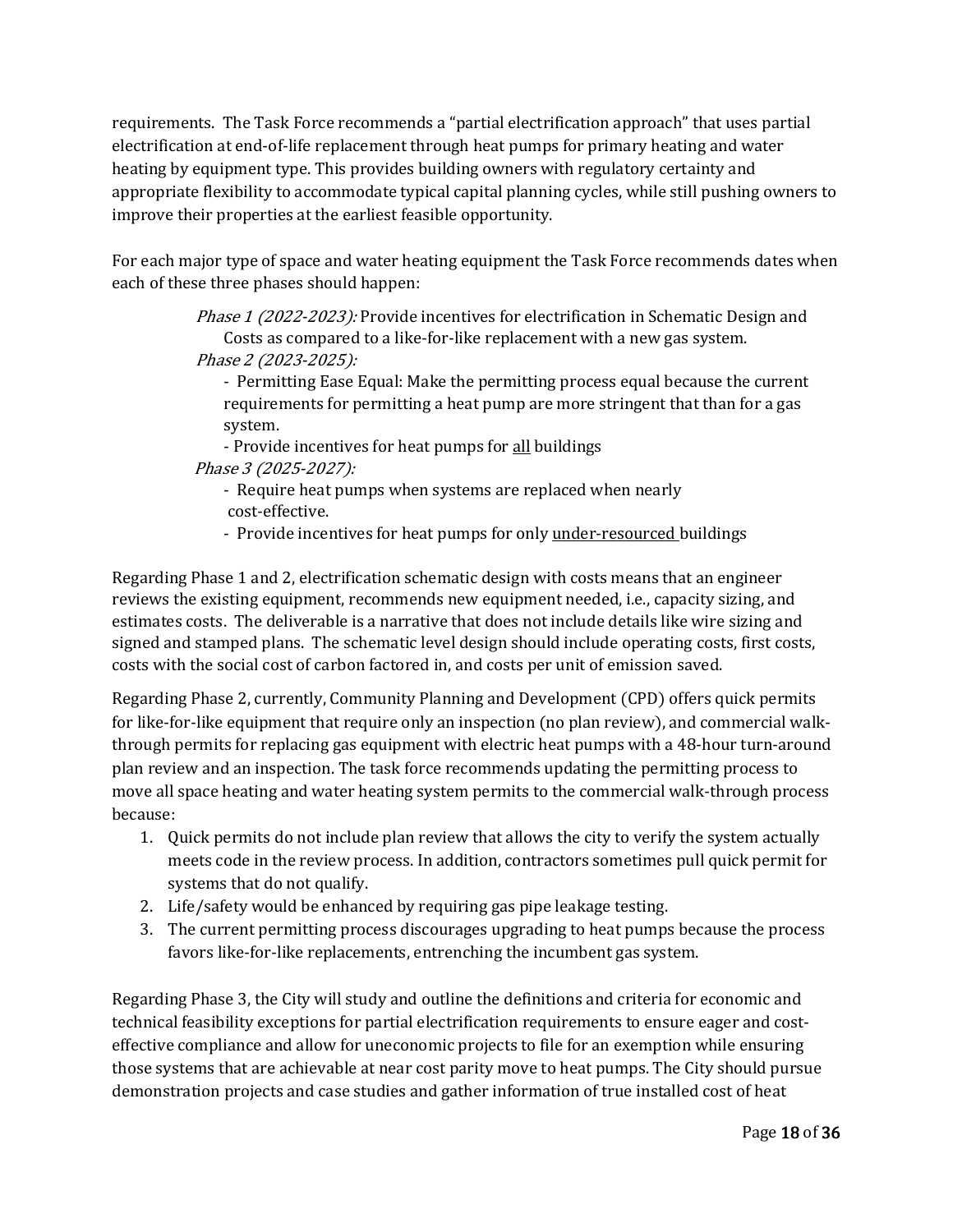pumps as compared to like-for-like systems. The City should consider defining 'near cost parity' as a partially electric heat pump system, including all incentives, that is within 5-15% of a like-for-like system replacement plus the social cost of carbon of that like-for-like system over its lifetime.

In addition, all electric water heaters installed in commercial and multifamily buildings should be compatible with the ANSI/CTA-2045 demand response protocol so that they can be providers of demand responses to the grid.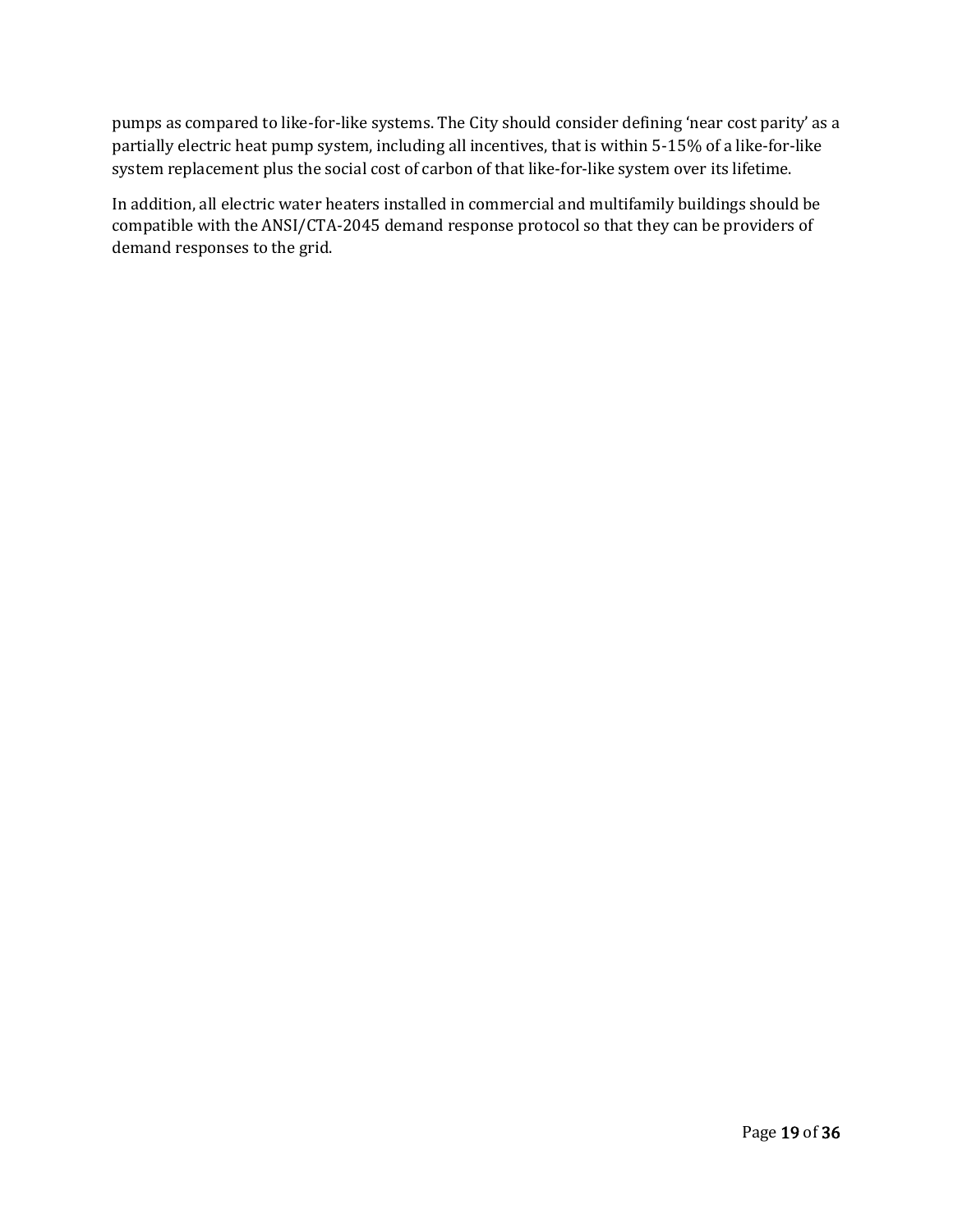#### *Easier to Electrify Systems: Split systems AC condenser/furnace, RTUs, Individual Systems with Tanks, Gas Instantaneous and Point of Use*

For the four easier to electrify systems split system AC condenser/furnaces, RTUs, Individual Systems with Tanks, Gas Instantaneous and Point of Use the following schedule is recommended.

| 2022                                                                                                                            | 2023                                                                                                                                                                                                                                                                                                                                                                 | 2025                                                                                                                                                                                                                                                                                                                    |
|---------------------------------------------------------------------------------------------------------------------------------|----------------------------------------------------------------------------------------------------------------------------------------------------------------------------------------------------------------------------------------------------------------------------------------------------------------------------------------------------------------------|-------------------------------------------------------------------------------------------------------------------------------------------------------------------------------------------------------------------------------------------------------------------------------------------------------------------------|
| $\sim$ concerns for macron to microschip cyclonic<br>Phase 1:<br>City should incentivize<br>electrification schematic<br>design | Phase 2:<br>City should incentivize heat<br>pump replacements.<br>City should ensure<br>permitting a heat pump and<br>gas system are equally easy<br>by requiring two of the<br>following:<br>- electrification schematic<br>level design with costs<br>- right sized equipment<br>- gas pipe leakage test, and<br>repair any leaks<br>City should require that if a | Phase 3:<br>City should require heat pumps as<br>the primary heating source<br>- Fossil gas back-up allowed for gas<br>furnaces and RTU's<br>- Full electrification for Individual<br>system with a tank<br>Electric resistance allowed for<br>point of use.<br>City incentives only for under-<br>resourced buildings. |
|                                                                                                                                 |                                                                                                                                                                                                                                                                                                                                                                      |                                                                                                                                                                                                                                                                                                                         |
|                                                                                                                                 | heat pump isn't installed                                                                                                                                                                                                                                                                                                                                            |                                                                                                                                                                                                                                                                                                                         |
|                                                                                                                                 | then gas furnaces must be an                                                                                                                                                                                                                                                                                                                                         |                                                                                                                                                                                                                                                                                                                         |
|                                                                                                                                 | efficient condensing system*.                                                                                                                                                                                                                                                                                                                                        |                                                                                                                                                                                                                                                                                                                         |

*Table 4: Schedule for Easier to Electrify System* 

*\* Require low-NOx combustion flue gasses as a way to effectively require condensing.*

Heat pumps should not be required in any of these systems if another similarly low carbon electric system that does not increase tenant energy costs is available, likely through the installation of solar panels paired with equipment controls and/or on-site storage.

For split system AC condenser/furnaces and roof top units, 'primary heating source' means the heat pump is the lead heating source, and gas only turns on when the heat pump can't cover the load. For these system types, 70-80% of heating needs should be able to be met by heat pumps cost effectively. The policy pertaining to split system AC condenser/furnaces should specifically require heat pumps as the primary source of heating for all projects where both the furnace and air conditioner are being replaced. Additionally, if the exterior condensing unit needs to be replaced, a heat pump must be evaluated and installed if a heat pump is compatible with the interior unit and existing refrigerant lines. However, the policy should allow an exception for instances where the furnace alone is being replaced; in this event the existing furnace may be replaced by a gas condensing furnace.

For individual system with a tank-type water heaters, an exception will be made if there's not an appropriate space for cost effectively venting the cold air or if the heat pump water heater won't fit in the water heater closet. For water heating systems an exception will be made if the project is not cost-effective because panel upgrades are required. If the current system is greater than 20 tons per package unit, and a heat pump roof top unit can't be found that is that big, then a new gas system can be installed.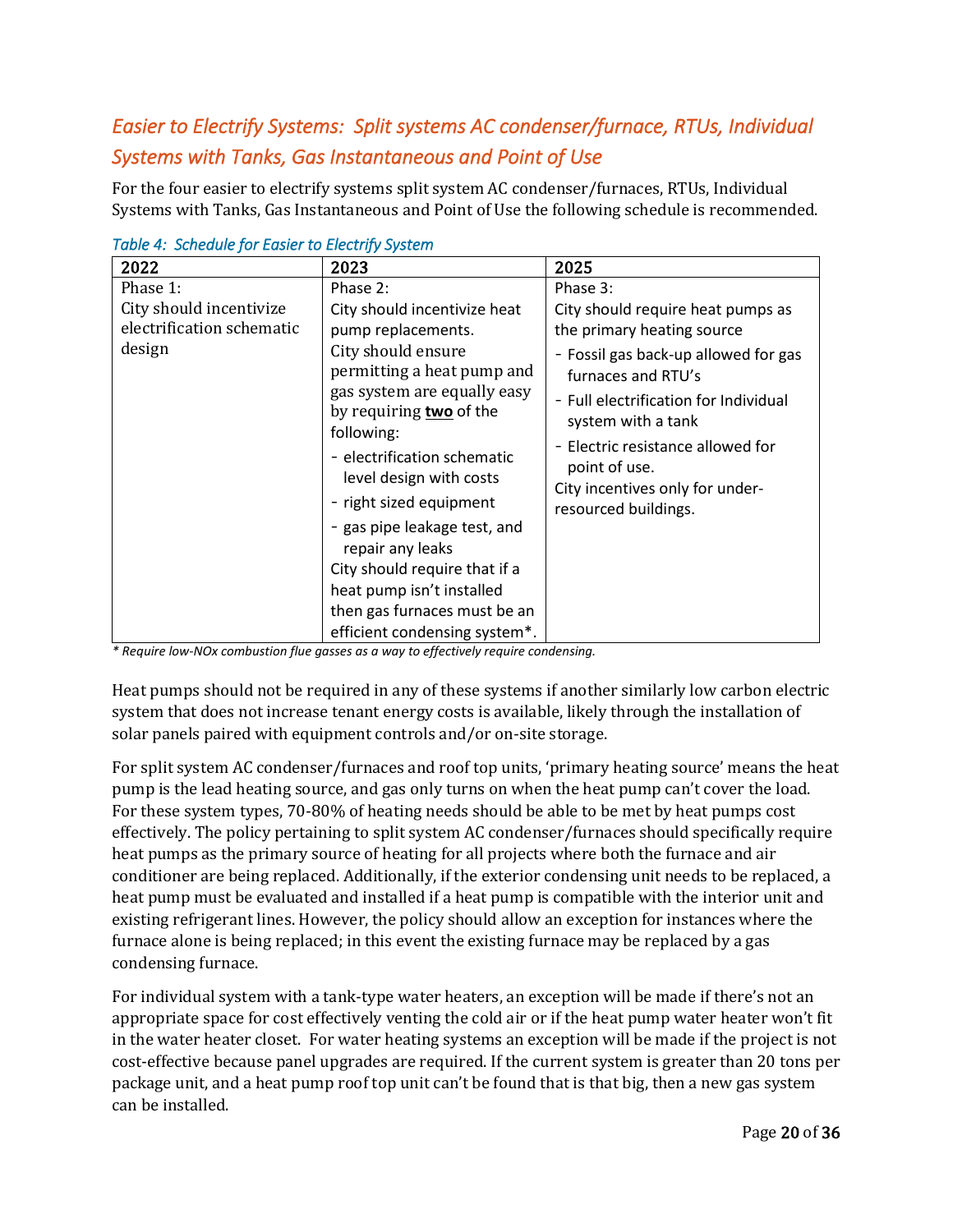#### *Harder to Electrify Systems: PTACs, Boilers, Central Hot Water*

For the three harder to electrify systems PTACs, Boilers, Central Hot Water the following schedule is recommended.

| 2023                                                                             | 2024                                                               | 2025                                                                                                                                                                                                  | 2027*                                                                                                                                                                                                                                                                                                                          |
|----------------------------------------------------------------------------------|--------------------------------------------------------------------|-------------------------------------------------------------------------------------------------------------------------------------------------------------------------------------------------------|--------------------------------------------------------------------------------------------------------------------------------------------------------------------------------------------------------------------------------------------------------------------------------------------------------------------------------|
| Phase 1:<br>City should<br>incentivize<br>electrification<br>schematic<br>design | Phase 2a:<br>City should<br>incentivize heat<br>pump replacements. | Phase 2b:<br>City should ensure<br>permitting a heat<br>pump and gas system<br>are equally easy by<br>requiring two of the<br>following:<br>- electrification<br>schematic level design<br>with costs | Phase 3:<br>PTAC: Heat pumps (PTHP) should<br>be required as the primary heating<br>source (with fossil gas back-up<br>allowed).<br>Boilers and central systems: should<br>have to convert, at least partially,<br>to heat pumps if they can, and if no<br>heat pump for your application<br>then, electric resistance boilers |
|                                                                                  |                                                                    | - right sized equipment<br>- gas pipe leakage test,                                                                                                                                                   | preferred over gas.<br>City should offer incentives only for<br>under-resourced buildings to meet                                                                                                                                                                                                                              |
|                                                                                  |                                                                    | and repair any leaks                                                                                                                                                                                  | requirements.                                                                                                                                                                                                                                                                                                                  |

*Table 5: Schedule for Harder to Electrify System* 

\*These requirements will not apply if the building owner can demonstrate that the transition is not economically or technical feasible.

For PTACs, Boilers and Central Systems with a tank, 'primary heating source' means the heat pump is the 1<sup>st</sup> stage (where there are multiple units in sequence) or lead heating source, so gas only turns on when the heat pump can't cover the load. For these system types  $\sim$  50% of heating needs should be able to be met by heat pumps cost-effectively.

For these three space and water heating system types the electrification requirements recommended here as starting in 2027 should only be required when economically and technologically feasible. All buildings will need to study this feasibility starting in 2025. In 2027, heat pumps as the primary heating source will be required at the time of permitting a system replacement unless the applicant demonstrates a lack of technological or economic feasibility.

#### <span id="page-25-0"></span>4.3 FINANCIAL INCENTIVES

The policy recommendations have been designed so that utility incentives can be used to help pay for compliance. In addition, the City should design equitable financial incentives and plan to offer them for the typologies where partial or full electrification is required. Table 6 shows the amount of incentive dollars that might be needed if just 5% of annual system installs in a given year receive sufficient incentives to achieve capital cost parity with a like-for-like gas system replacement.

*Table 6: Annual incentives costs to ensure 5% of equipment replacements achieve cost parity* 

| <b>Building Space and Water Heating</b> | <b>Annual Incentive Cost</b>                                      |
|-----------------------------------------|-------------------------------------------------------------------|
| Typologies with 2025 Heat Pump          | Assuming 5% of system installs in a given year receive            |
| <b>Requirements</b>                     | incentives to achieve cost parity with a like-for-like gas system |
|                                         | replacement.                                                      |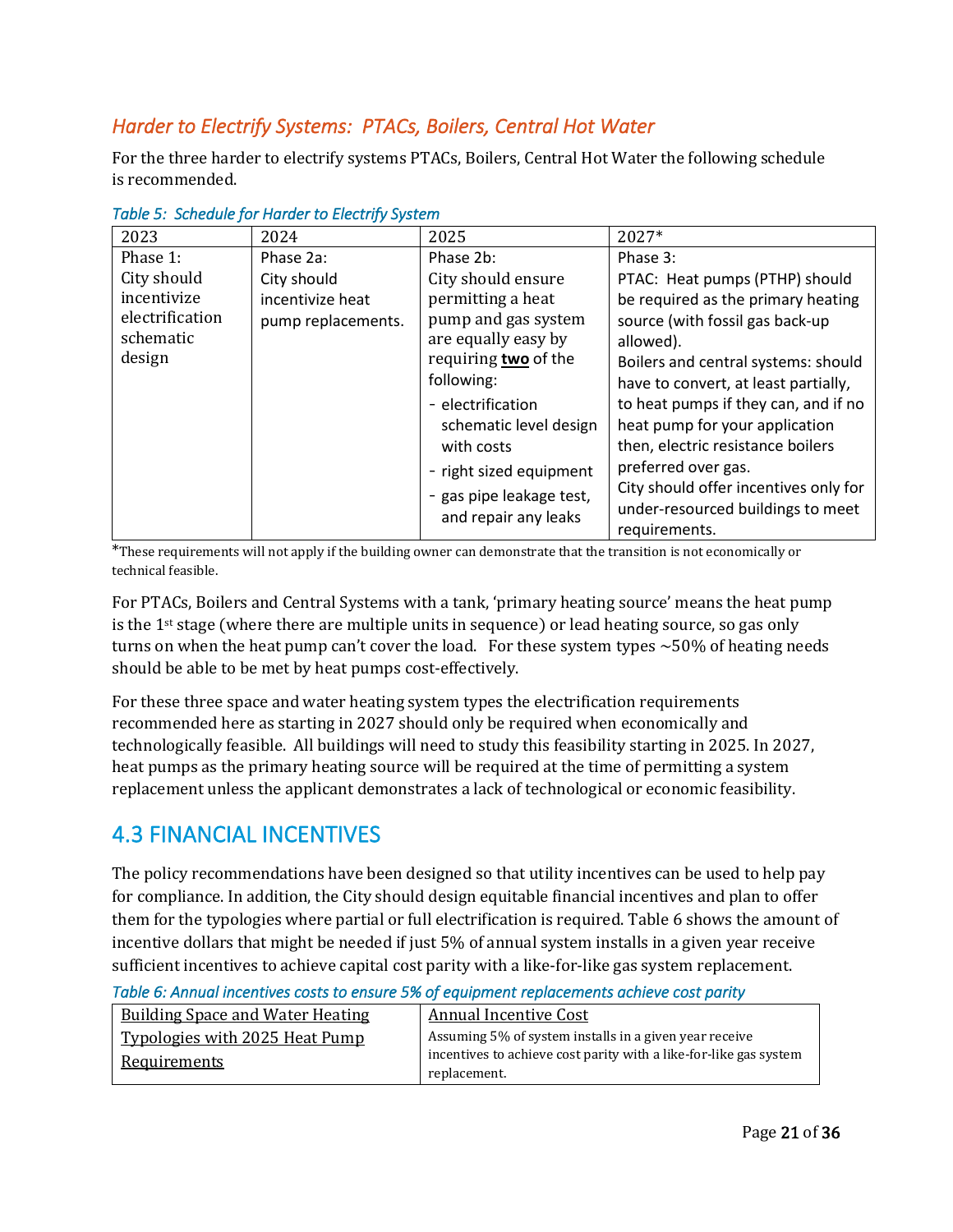| Gas Furnace (to Ductless Mini-Split  | \$8.31 million |
|--------------------------------------|----------------|
| System)                              |                |
| RTU (to RTU heat pump with gas back- | \$7.14 million |
| up)                                  |                |
| Individual System with Tank          | \$0.69 million |
| Gas Point of Use System              | \$0.54 million |
| <b>Total</b>                         | \$16.7 million |

The City should design incentives to promote equity and ensure the incentive program achieves energy cost reductions for low-income residents, protection against rent and/or housing cost increases for low-income residents to the extent feasible, and improved health outcomes and lowered health costs for under-resourced communities. The City should annually reassess the incentive value needed to achieve those key priorities that should be met with incentive dollars through each phase:

- Phase 1, Incentivizing early action for all buildings: Incentives should be designed in the early years to get uptake happening in market rate and affordable properties. Incentives should be designed so that at least 2-3% of equipment replacements for that typology should be heat pumps in the years prior to requirements to start early action and market learning.
	- $\circ$  The City should conduct sufficient intensive outreach to under-resourced buildings to get more to participate so that at least 50% of early action incentives to go underresourced buildings in early years prior to when heat pumps are required.
- Phase 2, Helping under-resourced buildings with compliance: Once heat pumps are required for each typology, incentives should all go to helping under-resourced buildings comply. All under-resourced buildings should, at a minimum, receive sufficient incentives to achieve capital cost parity with a like-for-like replacement for the life of the requirements. The City should study how to mitigate any (even small) operating cost increases for underresourced communities.
- Phase 3, Phase out when cost parity is achieved: City incentives should phase out when electrification reaches cost parity with a like-for-like replacement. (either with or without utility incentives.)
- Ongoing, Approach to Incentives from Others: City incentives should fit with existing utility incentives. Further, the City should advocate for more utility, federal, or other incentives. The City should design City incentives so they have a clear prescriptive incentive structure and can easily be combined with other building rehab funding sources for affordable housing and should partner with key organizations like CHFA, EOC, DOLA, HOST and others to leverage existing programs for larger impact. The City should ensure that the extra technical assistance for under resourced buildings is coordinated with the helping people use incentives.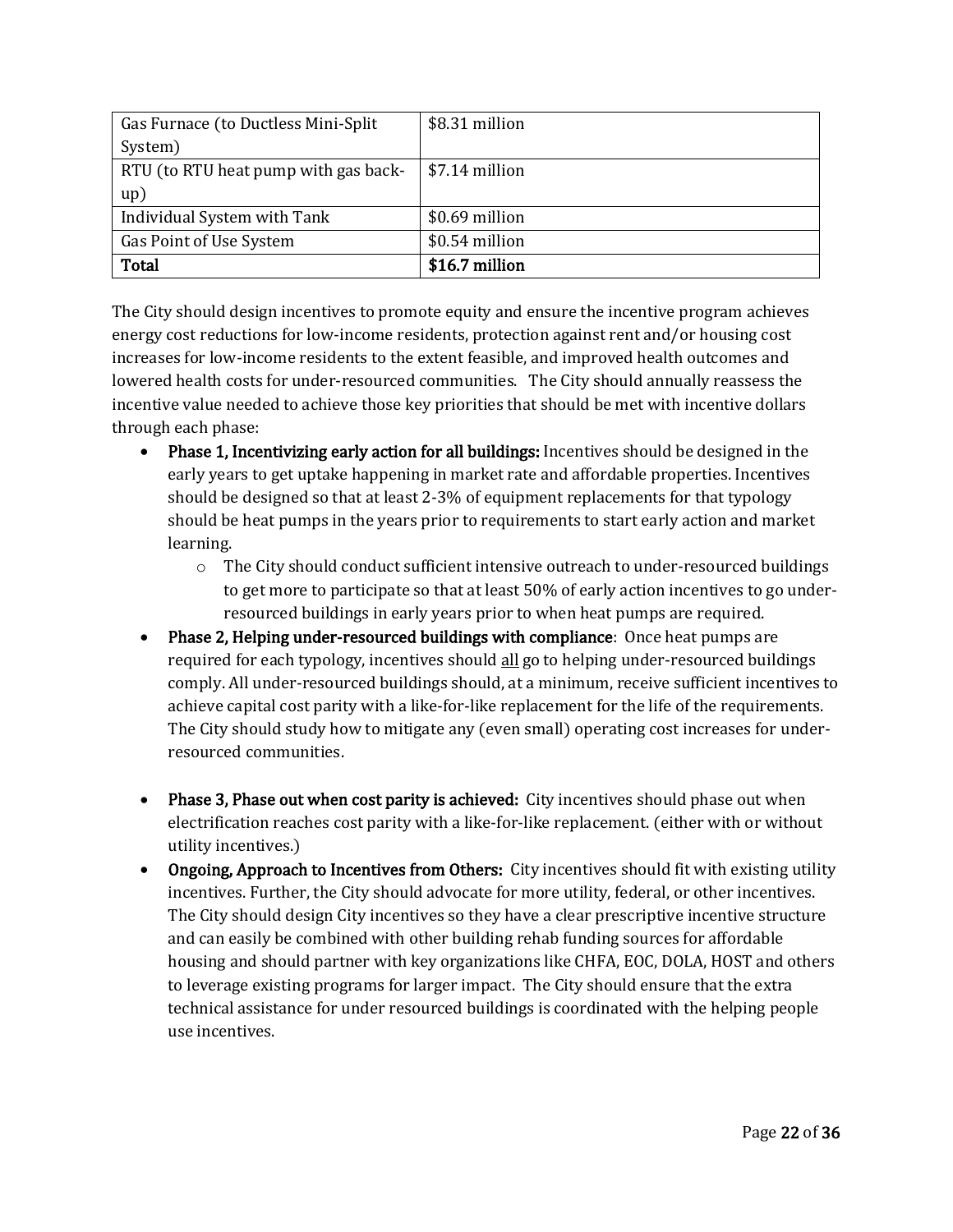# <span id="page-27-0"></span>4.4 CITY INCENTIVE STANDARDS: LABOR STANDARDS AND OPPORTUNITIES FOR MINORITY- AND WOMEN-OWNED BUSINESSES

The City should ensure City incentive dollars support women and minority owned businesses and high-road jobs through labor standards that ensure job quality and equitable job access. To do that, the City should require contractors to meet many of the following requirements to utilize incentive dollars:

- 1) Women and Minority Owned Business
- 2) Commitment to high-road labor standards and prevailing wage as demonstrated through:
	- o Certification, apprenticeship, or other worker skill requirements to engage a skilled and trained workforce.
	- o Evidence of a skilled and trained workforce, history of compliance with building code and labor laws, OSHA 30 safety regulations, and quality workmanship; contribution to state-approved and/or JATC apprenticeship programs with a graduation rate of at least 30%.
	- o Healthcare, retirement, wage standards, such as prevailing wage requirements.
	- o Use of best value/responsible contracting method in their contracting where they do not simply take the lowest bid, but rather contract to firms who provide the best total value to the community including qualitative factors like health benefits, retirement benefits, continued career opportunities (as defined in Colo. Rev. Stat. § 40-2-129).
	- o Quality assurance and quality control processes to ensure high work quality and that equipment is installed, commissioned, and operating as designed.
	- o Regional targeted and local hire requirements to ensure the participation of underrepresented workers and/or graduates from approved pre-apprenticeship, training and education programs.

The City should collaborate with Colorado's Building and Construction Trades Council, industry associations, contractors and building managers to shape the details of the requirements for the use City incentive dollars. Implementation of these workforce recommendations should be closely coordinated with the Building Resource Hub described in Section 3.5 and the incentive programs described in Section 4.3.

The City should create a robust monitoring and enforcement program to monitor employment agreements and assure City incentive dollars help create high-road careers, local employment, and opportunities for minority and women owned businesses in conjunction with key stakeholders. The City should publicly report on how well the program is performing and ways it could be improved annually.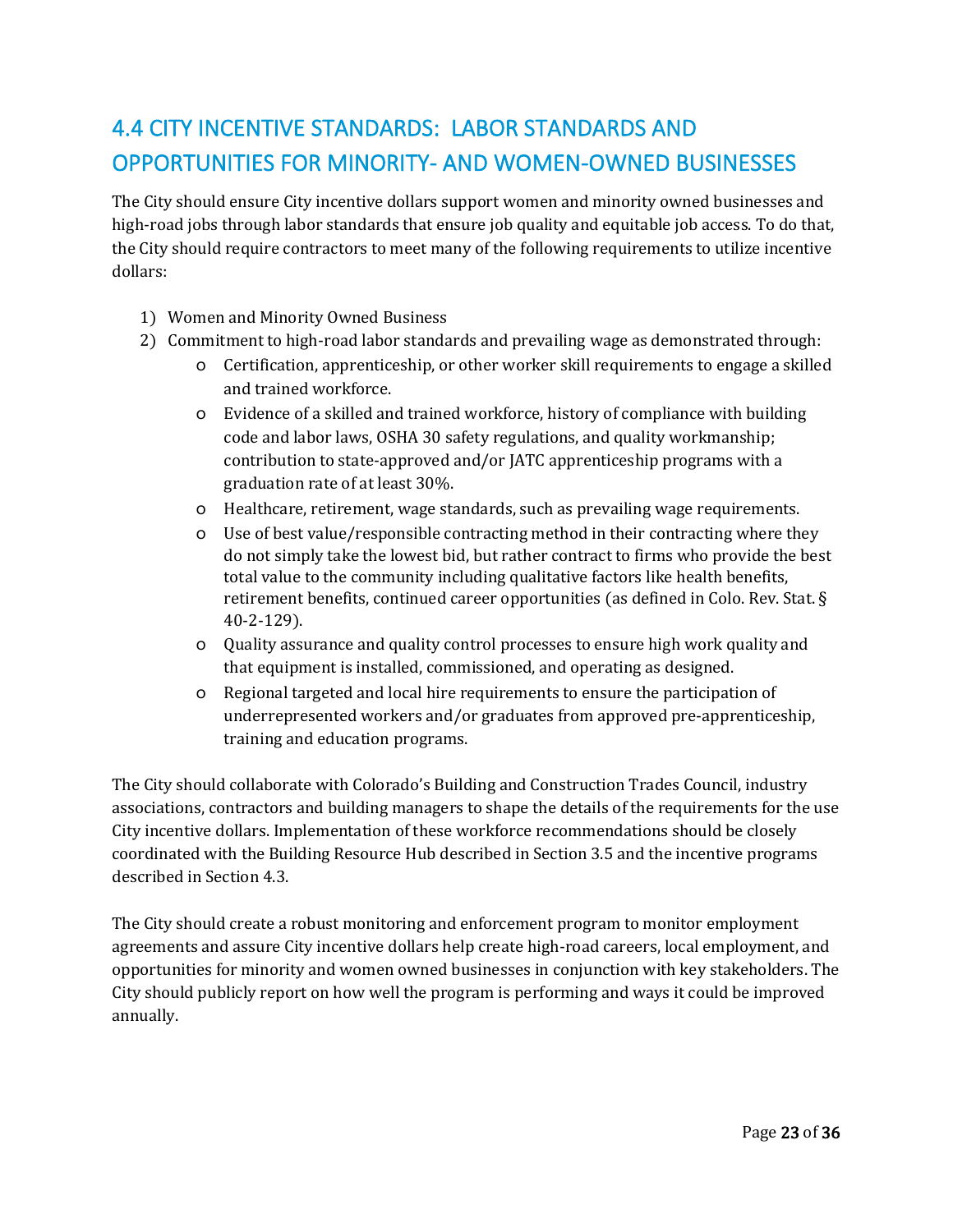# <span id="page-28-0"></span>5. WORKFORCE TRAINING RECOMMENDATIONS

The City should ensure that Denver has a trained workforce ready for the transition to net zero energy and the continued operation and maintenance of homes and buildings beyond the transition. Decarbonizing Denver's existing commercial and multifamily buildings will require an upskilling of the existing workforce and the training of new workers to meet the demand and the City's Net-Zero Energy goals by 2040.

The Task Force recommends aligning the following recommendations with Denver's broader highroad clean energy workforce vision: "Our vision is to create career pathways and expand opportunities for individuals from under-resourced communities and enable a just transition to support a climate-resilient and sustainable Denver."

#### <span id="page-28-1"></span>5.1 JOB CREATION

Building decarbonization jobs will include plumbers, electricians, carpenters, laborers, building engineers, contractors, property managers, solar installers, HVAC technicians, energy auditors, building performance technicians and insulators. A jobs analysis conducted by Inclusive Economics found that:

- Building decarbonization could result in 300 new 30-year careers in electrification and up to 1300 new 30-year careers in building efficiency in Denver.
- Efficiency work has the greatest jobs impact
- There is work for lots of different trades, not just electricians
- It's not just quantity of jobs, but quality matters, policies matter!

#### *Figures 8, 9, and 10: Distribution of work by trade for energy efficiency, space heating electrification and water heating electrification*

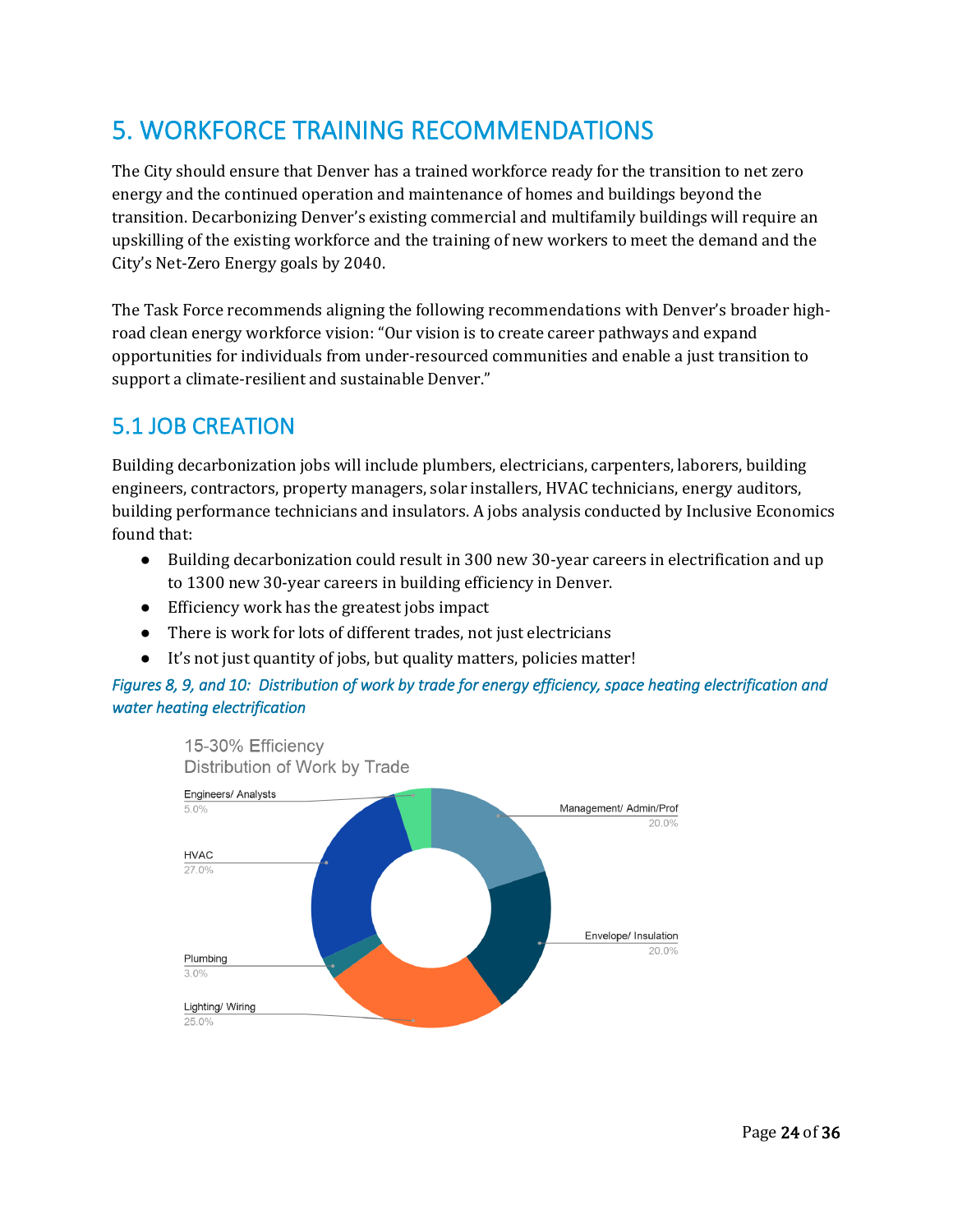

Without attention to job quality, the career-path potential of these jobs is unlikely to be realized. Policies to accelerate building decarbonization need to support the training and retention of skilled workers. Establishing labor standards is important to ensure that building decarbonization policy supports family sustaining careers, thereby building and retaining the skilled workforce necessary to achieve Denver's ambitious building decarbonization goals.

### <span id="page-29-0"></span>5.2 EQUITABLE ACCESS (OUTREACH & EDUCATION)

The City should do the following outreach and education to give more equitable access into these jobs:

- Identify Community Based Organizations (CBOs) who can provide outreach, education, and recruitment to people from under-resourced communities, BIPOC & Women.
- Develop and fund an educational program about building decarbonization jobs in the construction trades for high school students.
- Partner with high schools serving under-resourced communities and people of color to implement programs.
- Help students and parents/guardians understand the career pathways these jobs that can lead to that are high-road, family sustaining careers

#### <span id="page-29-1"></span>5.3 TRAINING PROGRAMS AND PATHWAYS

The City should do the following to develop training and placement programs and pathways that prepare and support our workforce for this transition:

- Map out the workforce training ecosystem and define entry points for workers at different levels: new entrants, workers transitioning out of oil and gas careers, workers in need of upskilling, low-wage workers. Denver should coordinate efforts with the State and others to avoid redundancy and maximize cumulative impact in this area.
- Work with and allocate ongoing City funding for local workforce partners, preapprenticeships, school districts/community colleges and CBOs to create training opportunities and a long-term pipeline of workers for decarbonizing the existing commercial and multifamily buildings through HVAC Contracting, Solar Installation, Building Engineering, Property Management, Plumbing and Electrical and other construction trades.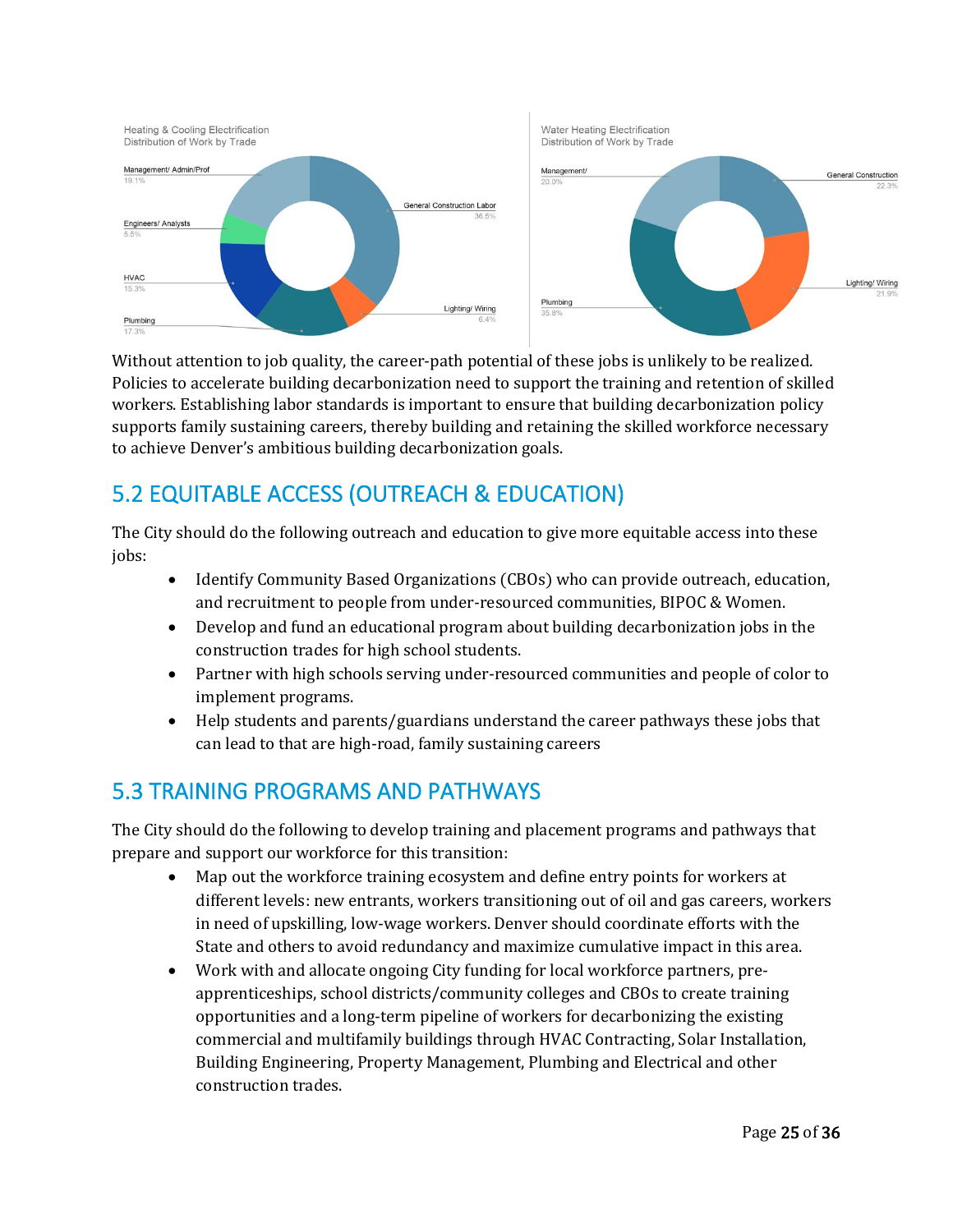• Ensure safety is a critical focus area of all training funded provided by the City.

To build a pipeline of entry level workers to overcome the shortage of HVAC workers today the City should fund and build the capacity of entry level pre-apprenticeship training programs targeted at under-resourced communities.

For current workers, the City should do the following to support upskilling and a just transition:

- Identify certifications, trainings, and job placement needed to do decarbonization work.
- Assess which institutions provide or can provide upskilling and training on new technology/certifications to existing and transitioning workforce.
- Provide employers/contractors with scholarships or stipends for upskilling training or certifications.
- Research which oil and gas careers may erode over time due to the broader transition of the US economy (not this policy specifically). Provide workers transitioning out of oil and gas careers with scholarships or stipends for upskilling training or certifications to help them move into the building energy space.

For minority- and women-owned businesses, the City should provide capacity building support to enable them to take advantage of the growing work available in building decarbonization.

The City should monitor and report annually on how well the above is achieved with the dollars spent.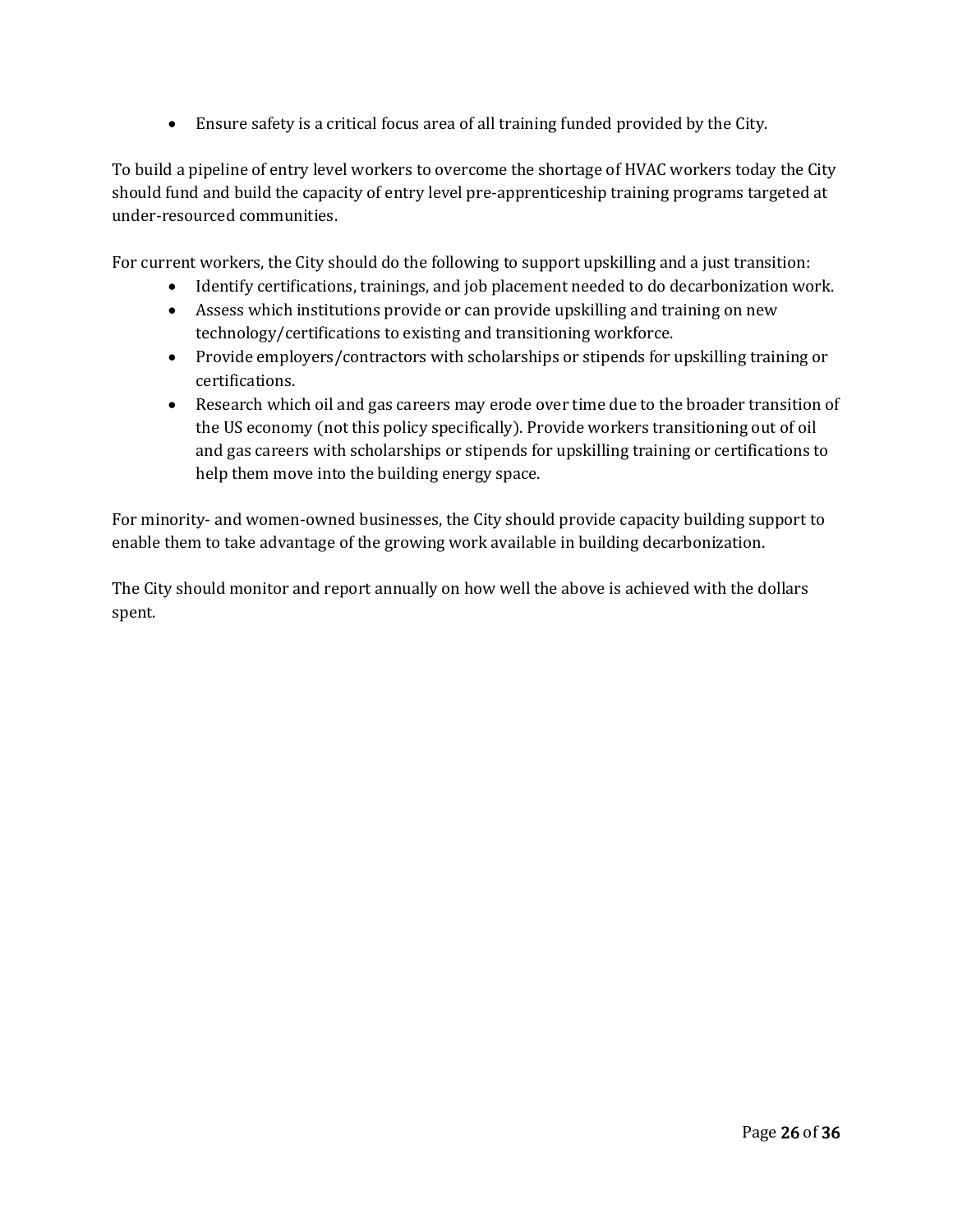# <span id="page-31-0"></span>6. IMPLEMENTATION, MONITORING, EVOLUTION, ONGOING ENGAGEMENT RECOMMENDATIONS

The City shall implement the policy as specified here with oversight from a Technical Advisory Committee and regular check points that ensure the policy is achieving the climate goals, costeffectiveness goals, and racial equity goals laid out in this document. This also ensures flexibility over time and consideration of new technologies. The Task Force recommends revisiting the policy every four years. The City should begin robust outreach to the building owners, managers, tenants, contractors, the real estate community and boards as soon as the ordinance is in place to help the community understand the ordinance, how it applies to them, and to enable them to begin planning for compliance.

### <span id="page-31-1"></span>6.1 EQUITABLE IMPLEMENTATION AND EVALUATION

To ensure equitable outcomes, the racial equity lens needs to go beyond policy development. For measurable results, the task force recommends that the City:

- Ensure measurable outcomes by using the identified focus areas, indicators, and metrics
- Develop a Social Equity Index in 2021 to understand impacts and trends over time
- Develop and scope outreach to these buildings beginning in 2022
- Develop incentives and supports
- Develop programs and tools to prevent increased cost burdens and associated gentrification and displacement. The City should work to prevent additional rent burdens on people of color, low-income people, and nonprofits.
- Ensure ongoing community outreach to communities and people of color
- Use the mechanism to update policy based on racial equity outcomes
- Ensure funding is assessed based on racial equity

This policy can deliver benefits for people of color in terms of reduced energy bills and improved quality of housing and buildings. To ensure people of color see these benefits first, and to avoid unintended negative consequences, the City will target extra incentives and support to parts of the City with a history of poverty and redlining, and in which more people of color and historically disadvantaged communities live (see earlier sections on equity and incentives). The task force recommends that the city also:

- Identify more ways to get the benefits of this policy to communities of color first
- Proactively identify buildings in areas that serve people of color through the Social Equity Index
- Streamline/eliminate application for incentives and supports for buildings in areas that serve people of color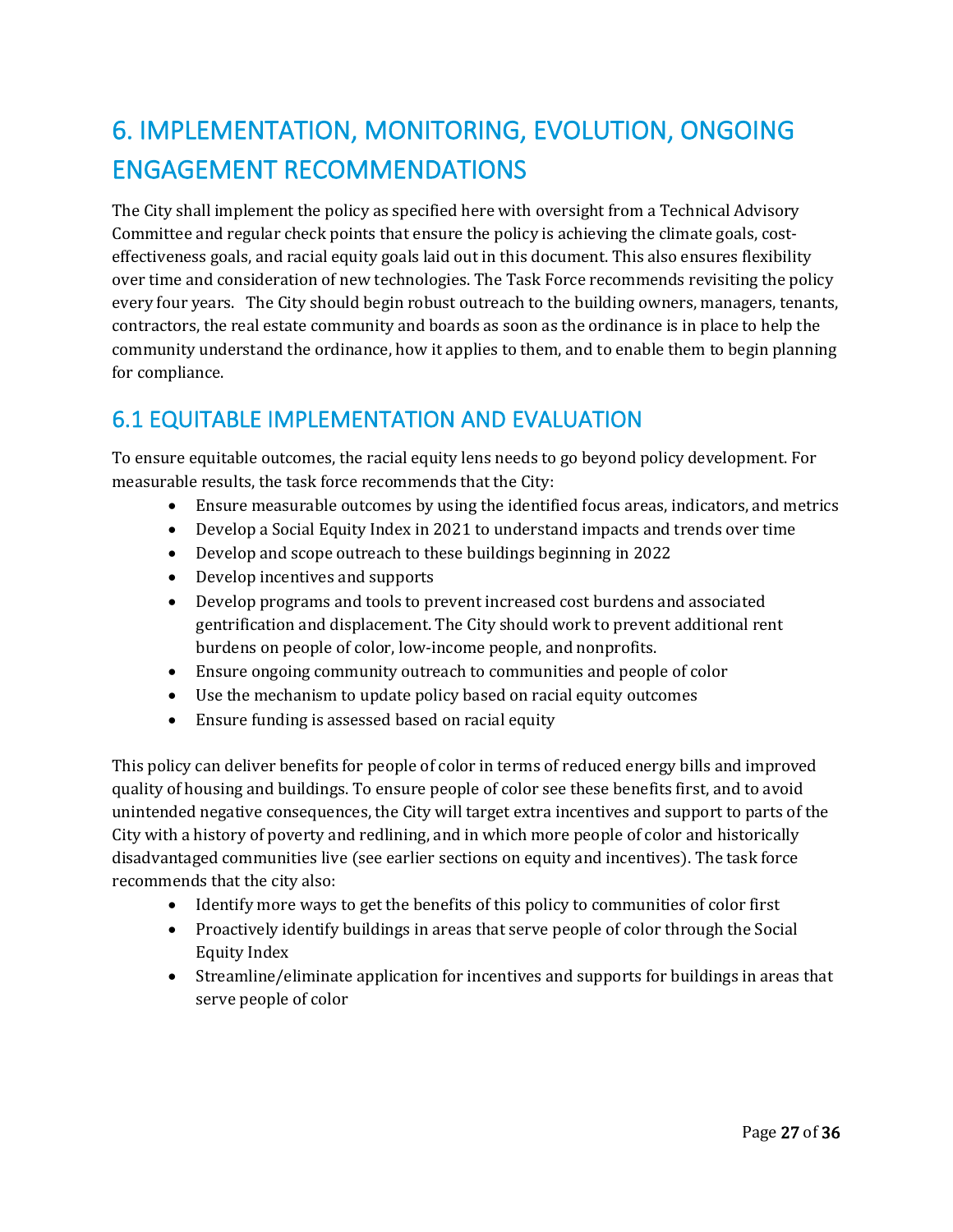#### <span id="page-32-0"></span>COMMUNITY OUTREACH

The task force recommends ensuring that community outreach continues after policy development and into implantation. Extra focus should be placed on outreach to communities and people of color to ensure measurable positive outcomes for racial equity.

### <span id="page-32-1"></span>6.2 TECHNICAL ADVISORY COMMITTEE

A Technical Advisory Committee should be included in the policy to provide oversight and make recommendations regarding how the City handles policy implementation.

On an **ongoing basis** the committee should advise the City on all aspects of implementation including:

- Decisions to adjust targets and timelines as needed for individual buildings
- Racial equity outcomes using the Racial equity lens
- How to enable off-site solar contracts for compliance by buildings where solar is infeasible.
- Reviewing incentive design and incentive amounts needed
- Review appeals by any under-resourced buildings who were denied additional assistance.

At a minimum **every four years** the Committee should do a larger review of:

- Alternative compliance options ensure compliance is achievable for all and that climate goals are met
- Technological advancements

The Committee should be led by CASR and **include representation** from the following groups:

- Property managers of apartments, condos, offices, warehouses, hotels, and other building types
- Low-income housing and non-profit building providers
- Building energy and HVAC system consultants and contractors
- Labor
- Environmental groups
- Utilities and energy producers
- CPD staff

#### <span id="page-32-2"></span>6.3 CITY STAFFING

The Office of Climate Action, Sustainability and Resiliency (CASR) will need the following staff to implement the energy efficiency and renewable energy requirements, the incentives, and the community engagement recommended by the Task Force:

• 7 new staff, in addition to our one benchmarking staff, to implement the energy efficiency and renewable energy requirements and to support buildings in electrification. These staff will oversee the program and hub, handle tracking and data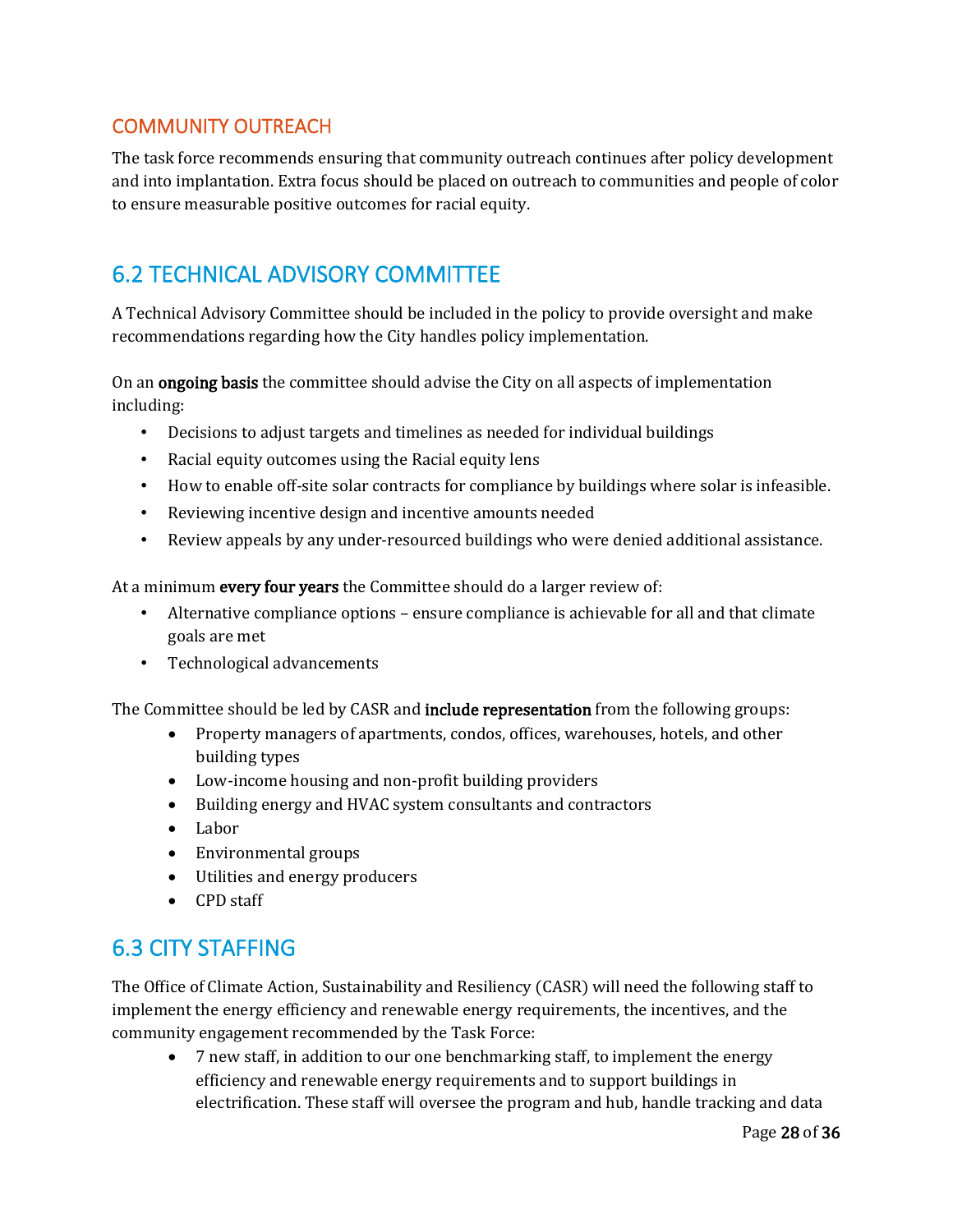management, run the technical advisory committee, handle enforcement, and manage the contract with the  $\sim$ \$1 million/year contract with the resource hub that will support all buildings with compliance, with extra support for buildings in areas with high equity index scores.

- $\circ$  These staff will support the 3,400 buildings impacted that are at or over 25,000 square covering 76% of energy use
- o We anticipate one of these staff would support all the smaller buildings in completing a lighting upgrade or solar and preparing for and meeting the electrification requirements in large and small buildings.
- 3 new staff to develop and manage contracts for all incentives the Task Force recommends.
- 1 staff person to manage the recommended community engagement as part of implementation

Community Planning and Development (CPD) will need 6.5 new staff positions for intake/administration, plan review, and inspections between 2023 and 2027. CPD should also upgrade their permitting system to track progress on electrification and the number of gas systems vs heat pump systems installed each year.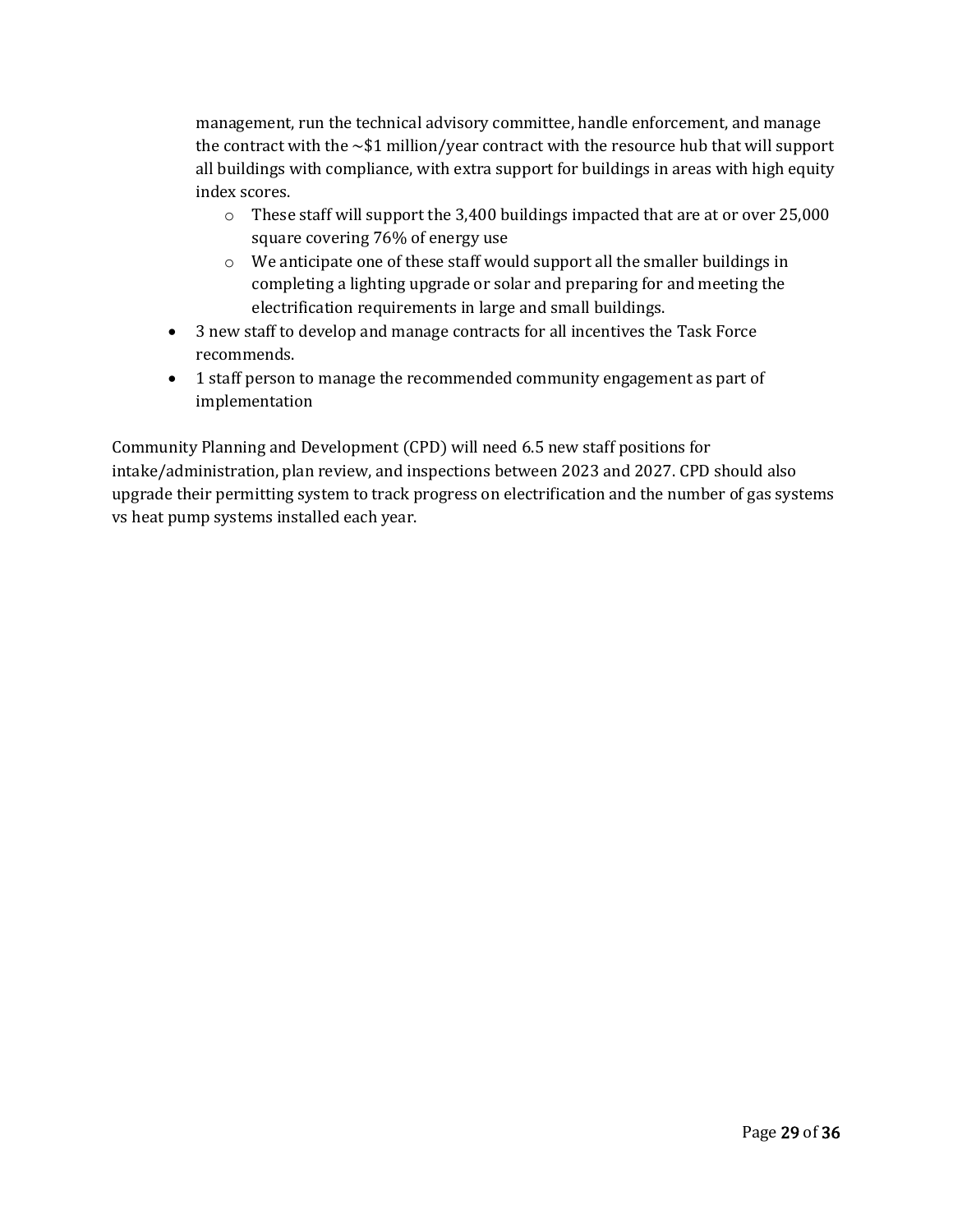# <span id="page-34-0"></span>7. HOW IT ALL COMES TOGETHER

The task force recommends the policy and supports developed in this document. These need to address equity, workforce, outreach and the capability of flexibility and revisiting the policy to ensure outcomes and incorporation of new practices, technologies, and approaches. From a high level, there are detailed policy requirements for energy efficiency and renewable energy as well as renewable heating and cooling (electrification) requirements for existing buildings as shown in the timeline below.

*Figure 11: Overview of the timeline for recommended energy efficiency and renewable energy policies (in blue) and renewable heating and cooling policies (in yellow)* 



This policy also helps meet Denver climate goals and the goal of the Task Force to meet the goals and make it achievable for Denver. As a result, these recommendations save Denver 10.8 million tons of CO2e saved through 2040 (cumulative carbon reduction).

# <span id="page-34-1"></span>7.1 WHAT ELSE IS NEEDED TO REACH THE GOAL? CONSIDERATIONS FOR FUTURE POLICY REVISIONS

The Task Force recommendations above fall about 3 million tons short of the cumulative emission reduction goal given to the Task Force. But, the recommended policies achieve as much as the Task Force feels is reasonable and achievable for building owners and managers in Denver given today's technology, practices, and approaches. The City should continue to investigate how to close the gap and should update the requirements if the City is not on track to achieve the goal. The following ideas were rejected at this time but might be considered in the future along with new ideas.

- Lower the size threshold for the Energy Efficiency and Renewable Energy requirements to 10,000 sq ft.
- Require solar panels on some or all buildings.
- Require partial or full electrification of HVAC systems at end of system life even when less cost-effective as compared to a like-for-like replacement.
- Require partial or full electrification of HVAC systems when they are not at end of system life.